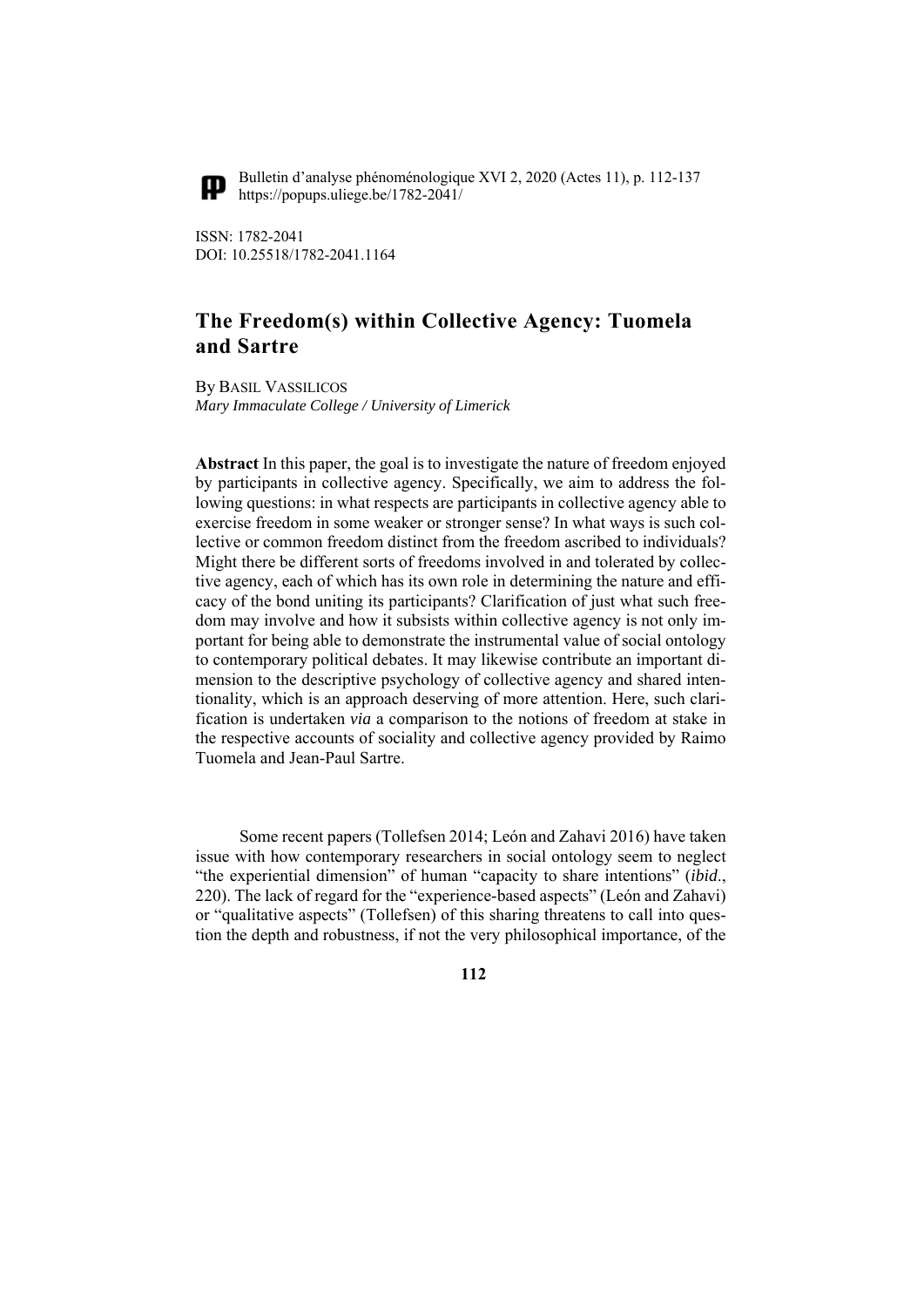models of sociality advanced by such research. Because prominent social theorists such as Bratman, Gilbert, and others tend to focus on the "propositional" or "normative" dimensions of sharing phenomena, they risk saying very little about what such forms of intentional sharing "actually [amount] to" (*ibid*.). The question, then, is whether explanations of experiential sharing can go further than statements, *à la* Searle, that collective intentions "involve 'a sense of us' and of 'doing something together'" (*ibid*.). León and Zahavi, for their part, see an opportunity for remedy of this oversight in exploring in detail the "resources" available within the phenomenological tradition concerned with social phenomena.

If the preceding may be correctly understood not only as a warrant for their own methodology but also as a call to be taken up, the goal in this paper will be to investigate this so-called experiential dimension of collective agency *via* one particular line of inquiry. Namely, we wish to explore whether this experiential dimension in collective agency might also include or involve a sort of freedom that may be enjoyed by participants in collective agency. We want to find out in what respects participants in collective agency may be able to experience a kind of freedom that is consonant with and made available by participation in collective agency. The phenomenon we aim to point at here is not simply the "disjunction condition", as thematised by Gilbert (2009, 172), which has to do with how, at any given moment, an individual ought to be able to distinguish between his or her own intentions, actions, and ends and those of the group (*e.g.* plural agent) of which they are part. That would only amount to a kind of freedom from the collective or apart from the collective. Rather, we mean to indicate a question having to do with the possibility of a sort of freedom within collective agency. Indeed, might there even be different sorts of freedoms involved in and tolerated by, or perhaps even requisite in, collective agency, each of which has its own role in determining the nature and efficacy of the bond uniting its participants? Our contention is that clarification of just what such freedom(s) may involve and how it may be experienced and structured within collective agency will not only be important for being able to demonstrate the instrumental value of social ontology to contemporary political debates. It may likewise contribute an important dimension to the descriptive psychology of collective agency and shared intentionality.

Even if it is granted such an account of freedom within collective agency might constitute an interesting *desideratum*, it cannot be taken out of hand that there are grounds for thinking that such a thing exists or ought to be accounted for. It should be noted that, barring a few notable exceptions (Hindriks 2007; Pettit 2001), such questions about freedom within collectives has garnered relatively little attention in contemporary discussions of social ontology, and has

**113**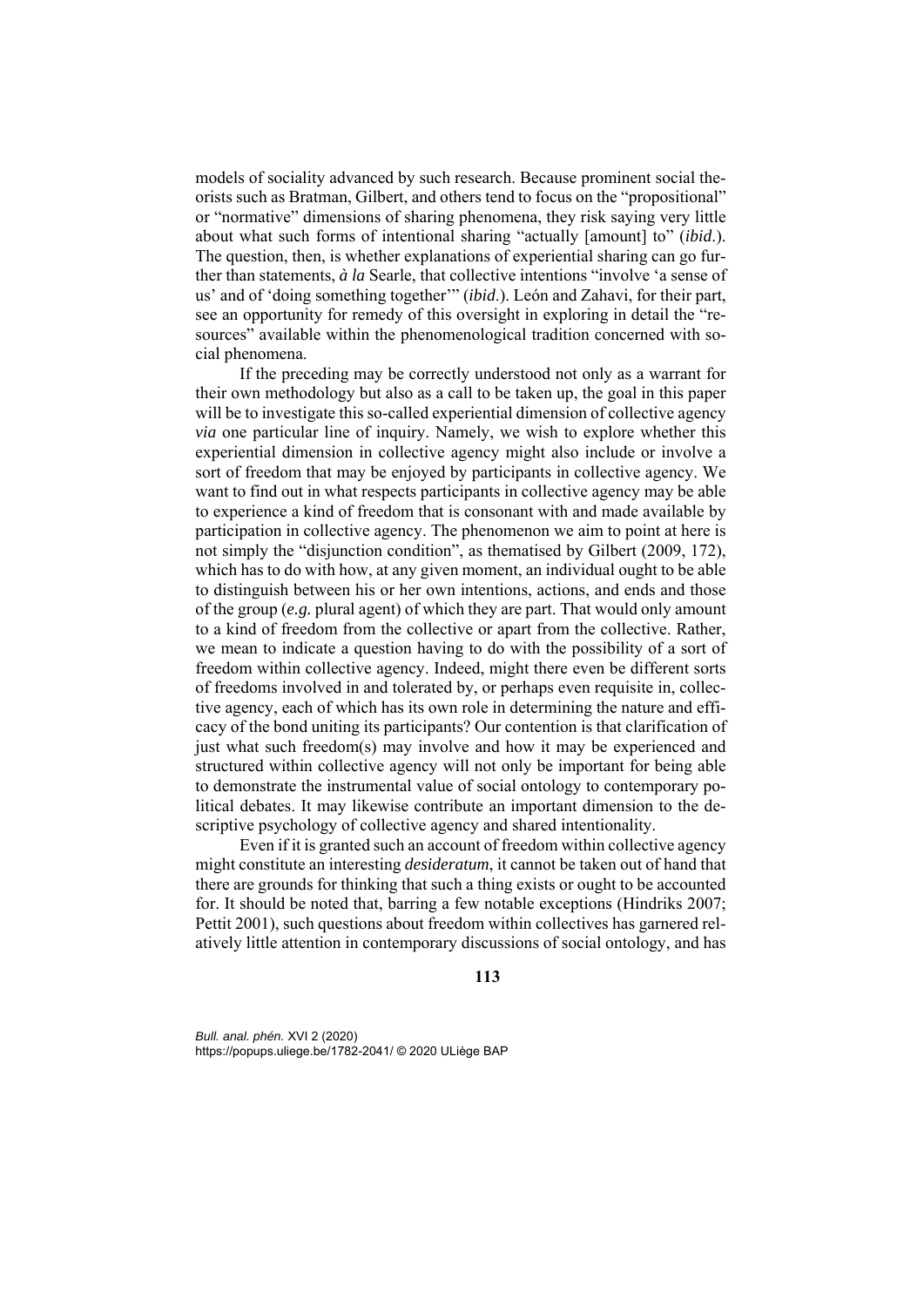seemed more of a matter for philosophers with an orientation towards political concerns (Kramer 2003; Cohen 1991). From a certain perspective, this is understandable. Given the varied and sometimes incompatible current theories as to what unites or is shared by collective agents, it seems natural that most attention would be given to how, within collectives, individuals are bound or united in agency, that is, how certain forms of 'unfreedom' (sometimes discussed as relational or normative constraints within collective agency) characterise and condition collective agency. All the same, this is not to say that no one has ever come close to considering such a problem. To a great extent, one cannot put forward an account of what binds or constrains collective agency without at the same indicating, even if only in a backhanded fashion, what allows them to some degrees of unboundedness. However, in those few cases where questions of freedom have been explicitly broached within social ontology, this seems largely to have been done from the perspective of whether collective freedom could be reducible (or not) to individual freedoms. For instance, Hindriks (2007) argues contra Cohen that maximal individual freedom cannot be either a necessary or sufficient condition of what he describes as corporate freedom (*i.e.* for the freedom of a group/ collective agent), and that corporate freedom can likewise be independent of individual freedoms. While Hindriks does this by examining some useful thought experiments in social ontology, he does not shed much light on what it might like for any group members to experience such corporate freedom, nor on what sorts of participatory and agentive intentions that experience might involve.

Hence, given this apparent lack of attention, what might be some reasons for thinking that there could be such kind of freedom within collective agency? What could be the basis of the suspicion — ours, at least — that its omission from discussions of the nature of collective agency is not without certain risks? One kind of basis for this question can be found if we consider some recent work by Butterfill, in which he puts forward an account of the type of planning and coordination ("parallel planning") that in his view best characterises "alpha" (true, paradigmatic) collective agency (Butterfill 2015). Even while depicting his aim as primarily being about capturing the features of such "alpha" collective agency (152, 165), Butterfill nonetheless seems open or at least neutral with regard to the claim that not all phenomena of collective agency may be created equally. There may be in other words "degrees" of collective agency, and one ought not rule out a pluralism of collective agency, even if accounting for such is not one's explicit aim (as in Butterfill's case). In the context of his argument, by "degrees of collective agency" what Butterfill seems to have in mind are different tolerances for either coercion (by

**114**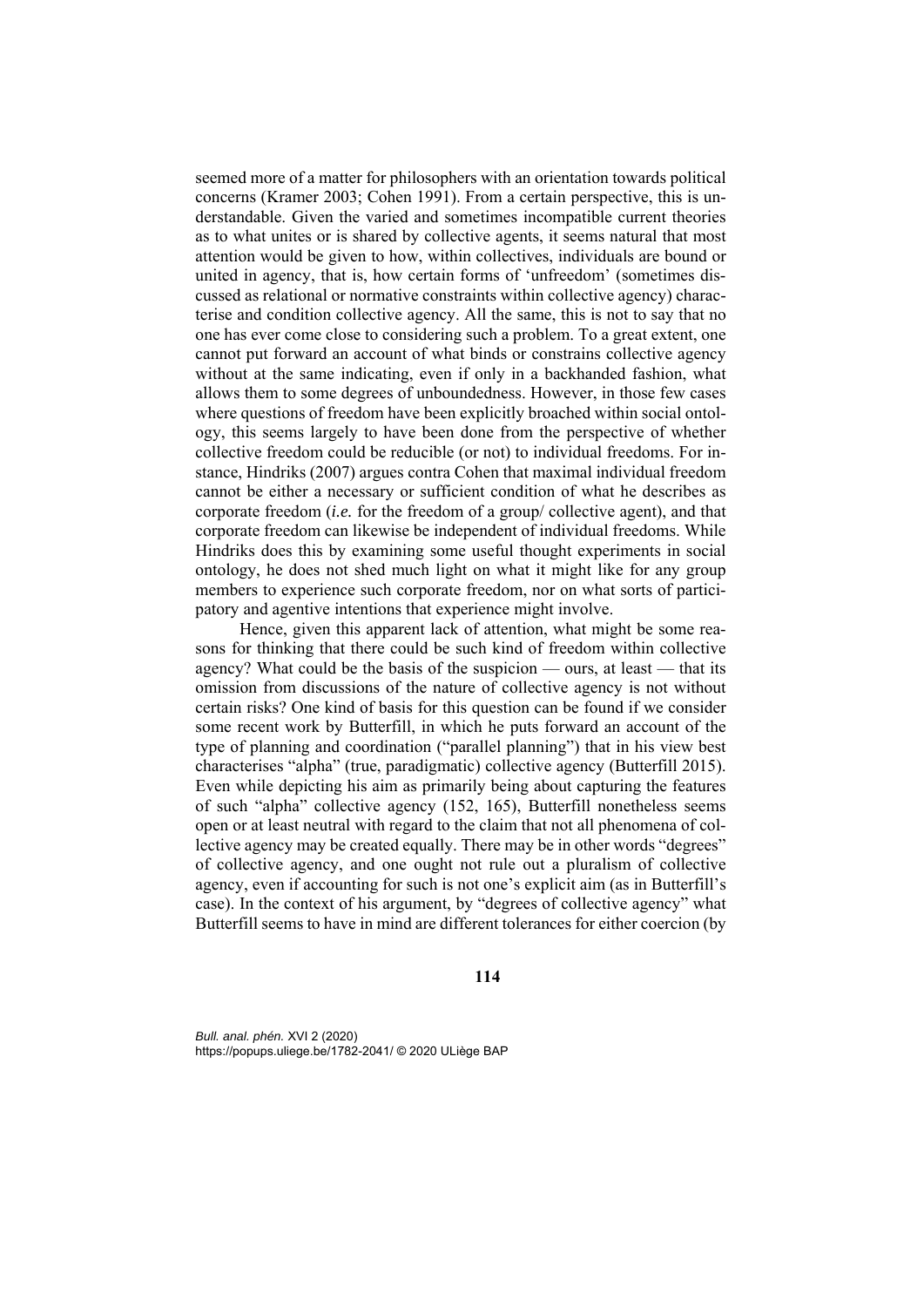one agent of another) or fortuitousness to factor into, and not be the nullification of, collective agency (152). Here, however, we may append a query whether there may be other compelling manners of understanding such "degrees of collective agency". With respect to the role of planning in collective agency, for instance (Butterfill's topic in that article), we may well wonder whether not all forms of collective agency permit of exactly the same forms of flexibility and do not rely upon the same degrees of coordination or planning. If that is plausible, then on our view there might be some variance of unplannedness within the coordination and cooperation that characterises collective agency, for instance under the guise of flexibility or creativity, available to collective agents. Moreover, even if we are entitled to extrapolate from this observation and derive from it a notion of freedom within collective agency, one may still wonder whether any and all sorts of freedom enjoyed by participants in collective agency stops there. For instance, is the freedom within collective agency determined chiefly with respect to the goal or object of that agency (how ambiguous or clearly defined it is, how simple or complex it is), or might participants avail of another sense of freedom still, apart from how uncoordinated or creative their shared action turns out to be?

We can put more of a point on these questions and their motivation with the aid of an example. For instance, on a grey, rainy morning, a commuter takes an abrupt, painful-looking tumble down some slippery cement stairs. A group of other commuters interrupt their journeys and gather around this person and try to help him. One person gathers the things that the fallen person has dropped; another makes sure he doesn't move, lest he might have injured his neck or spin. One woman phones for an ambulance, while a fourth goes to see if the station might offer a first aid kit. What is going on in this type of situation, where we have a group of people gathering to help a fallen commuter? In the first place, it does seem like there is a plausible case here of collective agency; this is insofar our good Samaritans are not being coerced into helping, and seem to share the same goal, namely, of helping the fallen person. Moreover, they seem to be working and coordinating together in order to reach that goal<sup>1</sup>. Yet we might wonder about what other features might be

**115**

*Bull. anal. phén.* XVI 2 (2020) https://popups.uliege.be/1782-2041/ © 2020 ULiège BAP

<sup>&</sup>lt;sup>1</sup> Further caveats may be raised here on whether our example satisfies a well-defined and effective constraint condition such as to constitute an instance of collective agency. These may include the fact that in our examples such participants lack common knowledge of each other, may not check plans with each other and that the set of participating agents is not fixed beforehand. On our view, such concerns would restrict the domain of phenomena of collective agency implausibly, because the boundaries would be too narrow. On such caveats and constraint conditions for phenomena of collective agency, cf. Paternotte 2014, 107.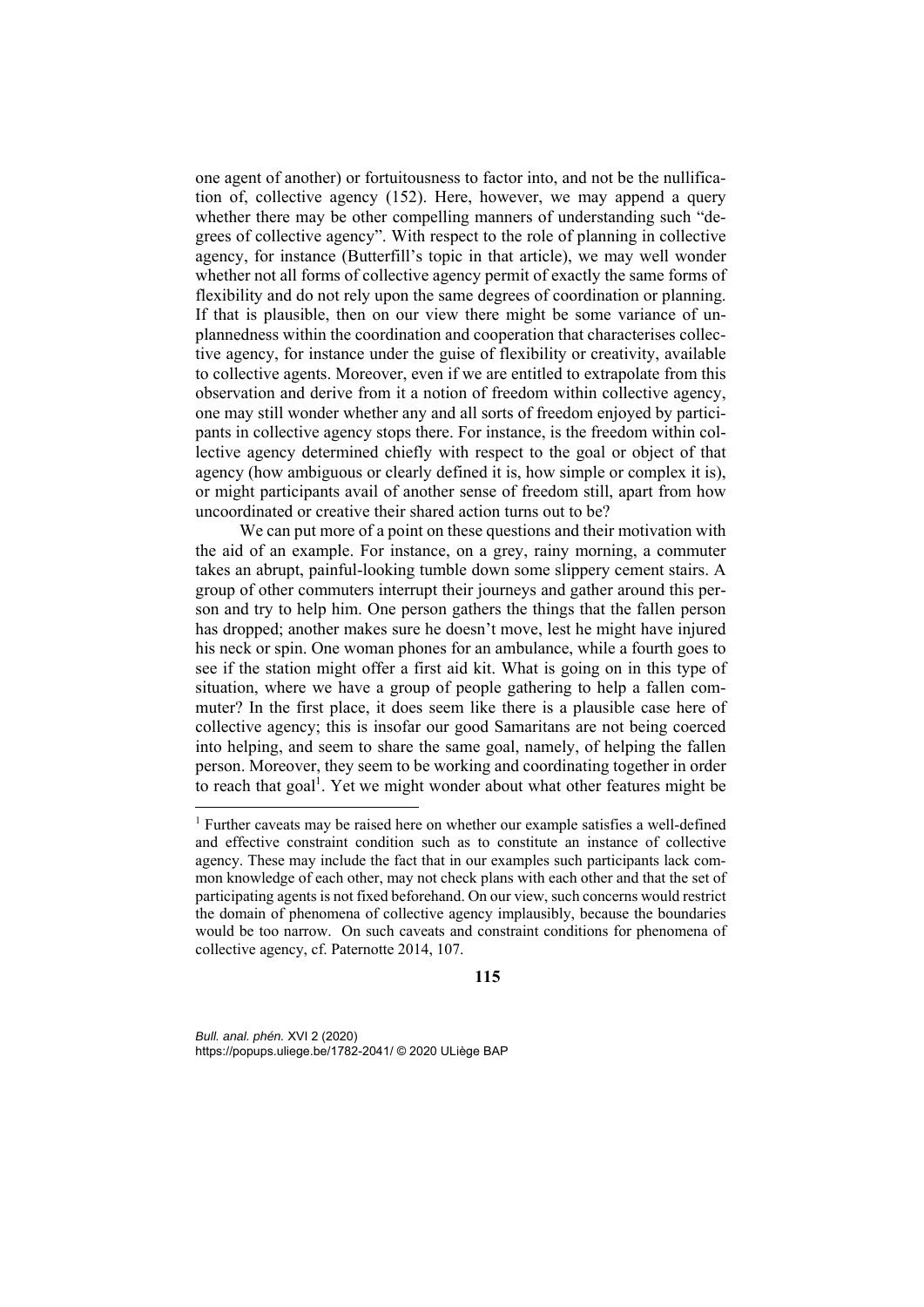attributed to how they are going about reaching that goal. Insofar as they form a group of people helping someone, does each of them primarily feel somehow constrained in their actions by this group? And if that is the case — as might seem likely to some — does that then exhaust what each person is able to feel as the 'we-feeling' one might have in the group, namely, a sharing of a goal or plan which constrains each individual?

In the ensuing, the attempt will be to explore these questions *via* a comparison to the notions of freedom at stake in the respective accounts of collective agency provided by Raimo Tuomela and Jean-Paul Sartre. There are a couple reasons for thinking that juxtaposing these two authors and their approaches to these questions might be fruitful. The first has to do with the methodologies and the conceptual resources each may bring to bear on this problem. Tuomela may be thought to be highly representative of and also highly represented within how contemporary social ontology tackles such issues; Sartre's approach on the other hand would appear highly idiosyncratic (if not incomprehensible) to many a reader today and seems not to attract too much attention in the literature. This gulf between them already suggests one issue of interest; is the superiority of the one's approach over the other to be taken out of hand, especially when the latter, Sartre, would seem much more aligned with the interest in the 'experiential aspects' of collective phenomena mentioned earlier? The second reason for linking the two, tied to the first, has to do with the radically different sorts of answer each arrives at, concerning the questions whether and how there might be something like freedom (for participants) within collective agency. Could then each of our interlocutors have something to say to the other, which might open up a new perspective on our problem? Can their differences, in other words, be stimulating for considering which of the two might be closer to the truth, in what ways, and why?

Turning first then to Tuomela, part of the appeal of his account is that he provides a many-levelled analysis of the types of cohesiveness evinced in collective agency according participants' intentions or commitments. These are accounted for in terms of his notion of different configurations of 'I-mode' and 'we-mode' "we-intentions" and in terms of a distinction between "operative" and "non-operative" members of collective agency, each of whom has different levels of cognition about and authority over a group's collective agency (Tuomela 2007, 2013). On the basis of understanding how Tuomela deploys these notions in order to explain collective agency, it can be argued that there remains in his account, despite its sophistication, a basic tension between freedom and collective agency. For the participants within collective agency, freedom can only exist and be tolerated within collective agency when the latter takes on less coordinated and thus less cohesive forms. On the other

**116**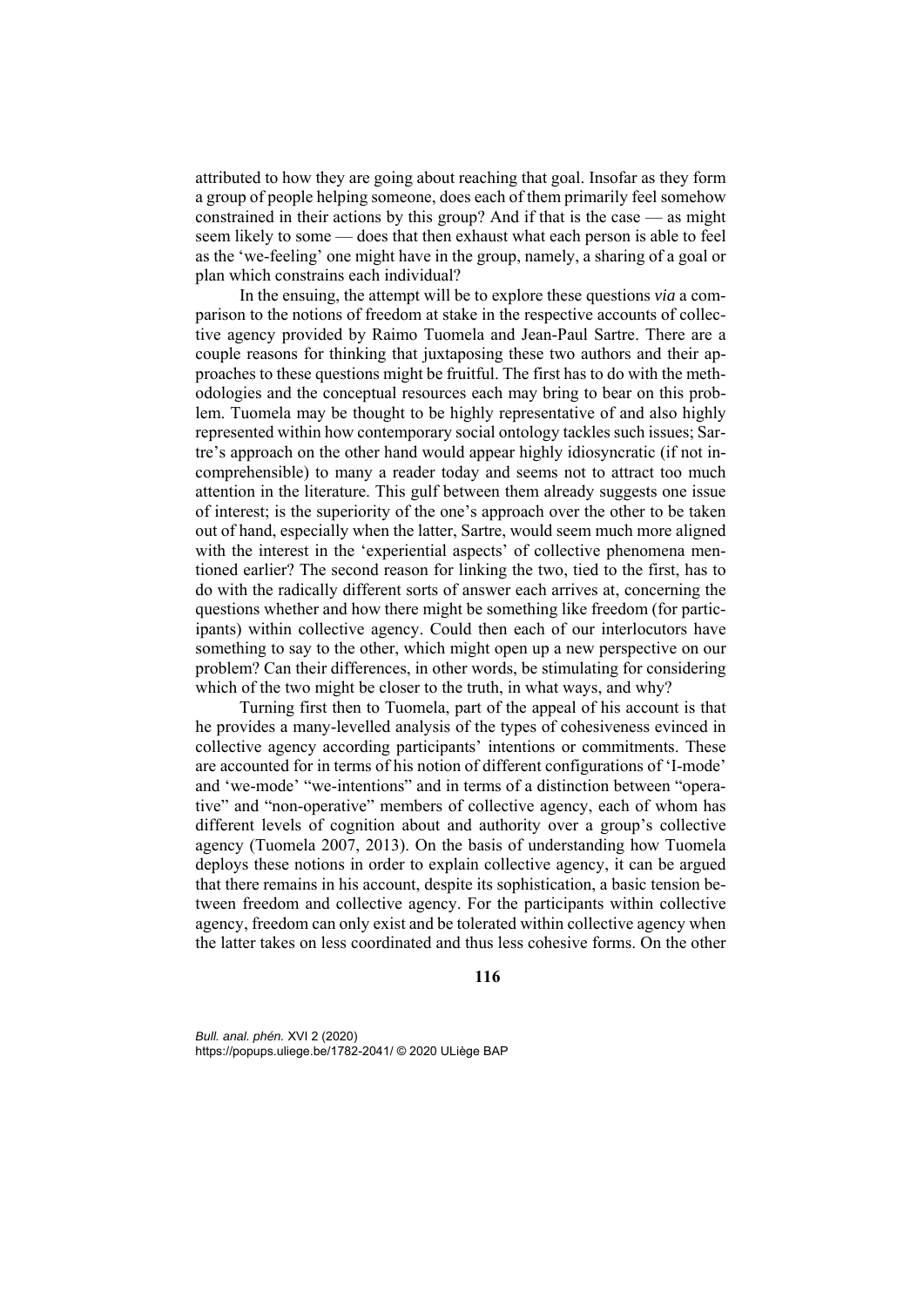hand, for Tuomela, the more the goals or the conditions of collective agency call for greater cooperation and cohesiveness, the more such freedoms form a threat to that very collective agency. This juxtaposition between group cohesiveness and freedom suggests that to cash out this finding in Tuomela, two steps will thus be needed. The one is to develop a picture of how Tuomela accounts for how group agency comes about (as a kind of cohesiveness), and the second is to clarify what sort of role for and meaning of freedom is accorded therein. Basically, what these two steps will amount to is a set of claims about how collective agency, when it is truer or more "ideal" collective agency according to Tuomela's terms, has to debar or at least strongly constrain an individual's freedom.

For Tuomela, as for some others working on social ontology, there are basically two factors determining whether collective agency between individuals can come about. The first is quite fundamental but still quite broad, and can be linked with what is sometimes discussed as the phenomenon of 'collective acceptance' or collective belief. For there to be anything like collective agency, there needs to be shared group reason(s) — a kind of (shared) *ethos* in which goals, values, beliefs, and norms are shared across a number of individuals<sup>1</sup>. Of course, simply holding certain beliefs, even shared ones, does not necessarily lead to action, and this is where a second factor comes into play; in order for collective agency to come about, there has to be an intention to act which is shared or which is intended in common by some number of individuals. These last are what Tuomela calls 'we-intentions', by which he means intentions people have to do things which they could only do together with other people (hold a debate, play a soccer match) or which they explicitly wish or aim to do together (build a boat, clean up a park). These we-intentions are thus defined by targeting shared goals that people may act towards; by contrast, so-called 'I-intentions' are characterised by individual or non-shared goals.

One of Tuomela's key contributions to social ontology comes at this point in the story. Apart from being careful to distinguish between non-shared (or non-cooperative) and shared intentions (termed 'I-intentions' and 'we-intentions' respectively), Tuomela is careful to point out that these shared or weintentions that condition collective agency can have different modes, in function of just the manner in which a person is committed to reaching or acting towards that shared goal. On the one hand, a we-intention can have an 'Imode', in which an individual functions merely as a private person, privately committed to a (shared) goal. Thus, as a good Belgian, I can be individually,

1

**117**

<sup>&</sup>lt;sup>1</sup> Cf. Tuomela 2007, 22-23.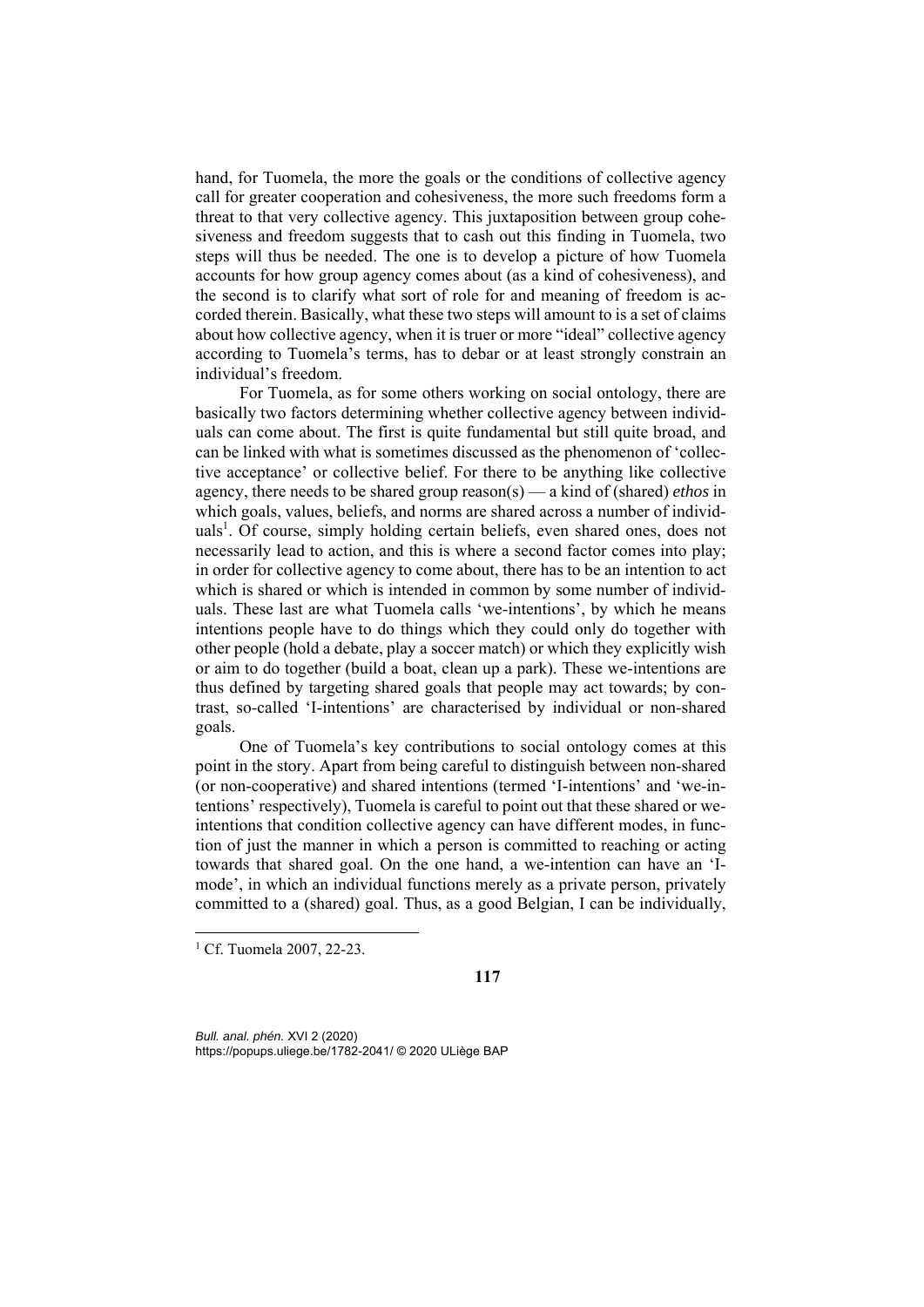*i.e.* privately committed to the shared goal (with a multitude of other Belgians) that every Belgian beer be poured in its proper glass. This means, for instance, that I act in some way towards that goal. I try to enlarge my glass collection at home as much as I can; when I have a beer poured for myself or others, I check or request that this 'rule' is being followed. However, Tuomela (2007) argues there seem to be no or few intersubjective or epistemic requirements involved in the effectuation of this we-intention within the I-mode, and this seems plausible; for instance, in being committed to composting as much of our household waste as possible (a shared goal), I don't necessarily have to look to, or coordinate with, or even communicate with others as I act towards that goal.

On the other side of this distinction, we have the way that we- or shared intentions permit of a 'we-mode', and in such cases, argues Tuomela, we can see certain more robust or cohesive forms of collective agency occurring. These last instances are not a mere aggregate of private commitments to a shared goal (as was the case in the former), but appear to involve the following features for the we-intention supposedly at work in them: 1° There are certain cases of collective agency where, for the individuals holding a certain shared goal, each intends to act towards that goal as part of a group acting towards that goal. In Tuomela's terms, this means 'the group [*qua* group members] intends to do X as a group'.  $2^{\circ}$  This in turn means that in those cases (of the we-mode we-intention) each individual has to be turned towards others with whom they share a certain goal, if the individual is to act towards that goal with them as part of a group<sup>1</sup>.

How to account for this difference between these cases of the I-mode and the we-mode? What distinguishes I-mode from we-mode we-intentions? What in other words is going on at level of one's intentionality when one would 'look to' or 'coordinate or communicate with' others in the we-mode we-intention? To put more of a point on the matter, behind such a terminology on Tuomela's part, we can clearly discern an agenda to differentiate between those sorts of collective agency that have more 'bond' or glue within in them, and those that have less. So how to account for these greater and lesser quantities of such glue? Echoing a vocabulary made popular by *e.g.* Gilbert,

*Bull. anal. phén.* XVI 2 (2020) https://popups.uliege.be/1782-2041/ © 2020 ULiège BAP

<sup>&</sup>lt;sup>1</sup> The we-mode means that when I intend, "that also others (or a sufficient number of them) [have to] participate", this is both a "conceptual and rationality condition for one's intention to participate" (Tuomela 2007, 93). *I.e*: "The joint action opportunities conditions" include "also that the others will participate […]" (*ibid*.). Tuomela does not seem to distinguish closely between 'joint action' and 'collective action' (cf. 2007, 123) nor between collective agency and joint agency, as others such as Butterfill might (cf. 2015). Whether he is justified in not doing so lies beyond our current scope.

**<sup>118</sup>**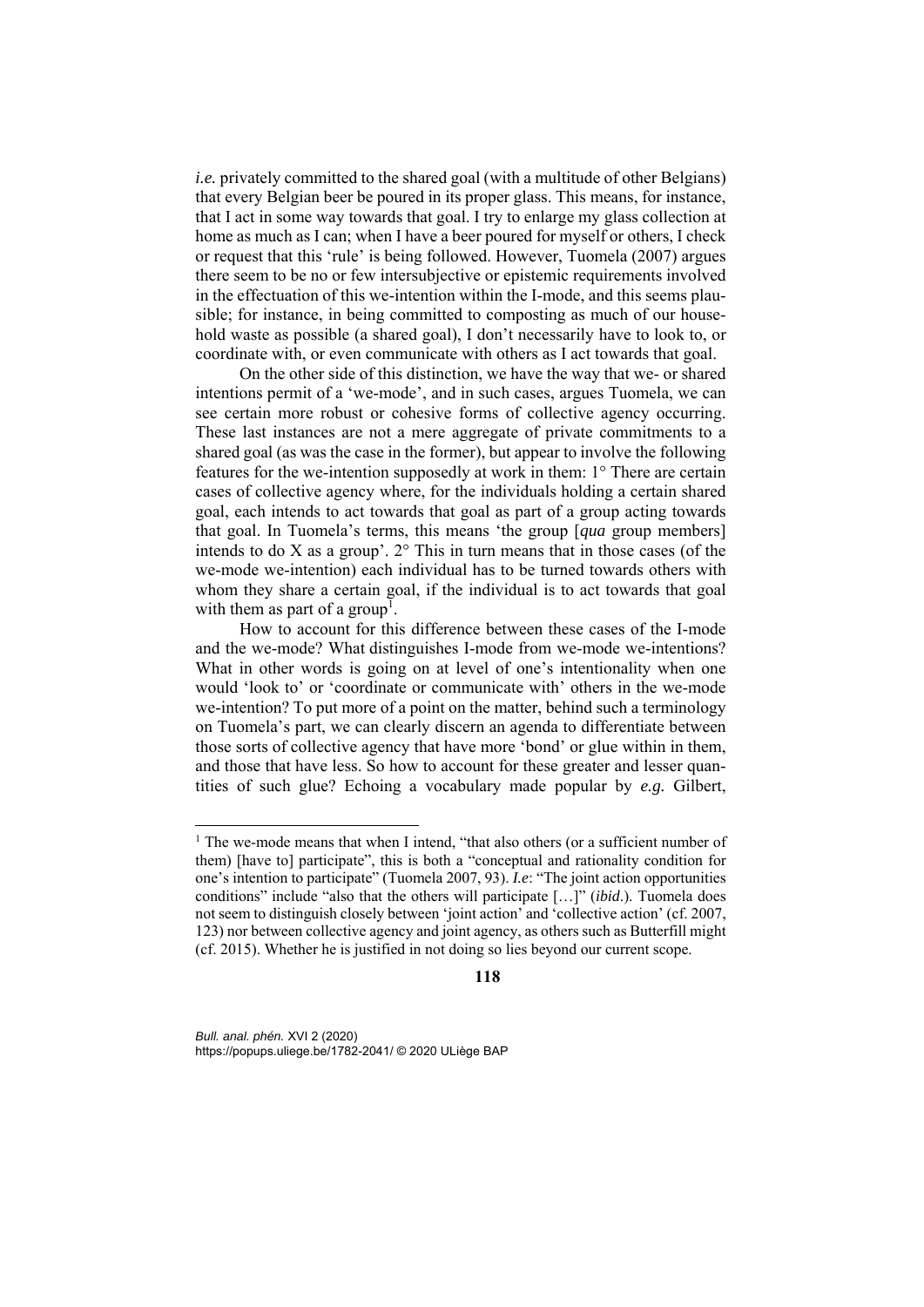Tuomela's answer is that this depends, at the level of the constitution of weintentions, on the kinds of commitments members of collective agency hold. These are namely collective commitments and social commitments, and in wemode we-intentions they both emerge in a significant manner and appear to evince a special relationship. A key explanation of their relationship is the following:

The social glue and cohesion provided by collective commitment should be present and required in these contexts. Part of what is involved here — over and above what aggregated private commitments give — is the social commitment involved in collective commitment: being committed to each other, the group members can better rely on the others to perform their respective tasks, which, especially in the case of interdependent and joint actions, is central. Social commitment to others and to the group is the core of the reproachability feature involved in collective commitment: a publicly we-committed member who leaves the joint project or intentionally violates the ethos can be criticised by the others, whereas if he had been committed only 'to himself' he would in general have been less criticisable socially for letting the others down (Tuomela 2007, 37).

Collective commitment may be thought of a commitment not only to a shared goal but also to a *shared action,* namely, 'I commit with you to achieve *x* jointly with you, where  $x$  is a shared goal<sup> $1$ </sup>. Social commitment on the other hand, involves a kind of commitment to the others with whom one would share an action, *i.e.* it is 'commitment to one another to participate to realise *x*'. What is important about their relationship according to Tuomela is that collective commitment must entail social commitment. In other words, one cannot be committed *with another* to shared action without at the same time being committed to that other (to share action, 'to participate to realise x').

'Collective commitment involves social commitment', 'committed with, committed to'...; what is going on here? In essence, Tuomela derives commitment to one another from the commitment with one another, and makes both essential to what he considers to be true, robust, or "ideal" collective

**119**

*Bull. anal. phén.* XVI 2 (2020) https://popups.uliege.be/1782-2041/ © 2020 ULiège BAP

<sup>&</sup>lt;sup>1</sup> Without explicitly stating as much, Tuomela seems to hint at one point that collective commitments seem to involve something like a promise (2007, 36). There is at least a question here for Tuomela on how much or how necessary speech acts or social acts may be involved in collective commitments. It should also be noted that collective commitments can be shown in different ways and to different degrees; again, in Tuomela's terminology, a non-operative group member (a non-decider) can show collective commitment in a weak sense despite failing tacitly to accept the group intention, namely through the mere fact of their functioning within the group (2007, 96).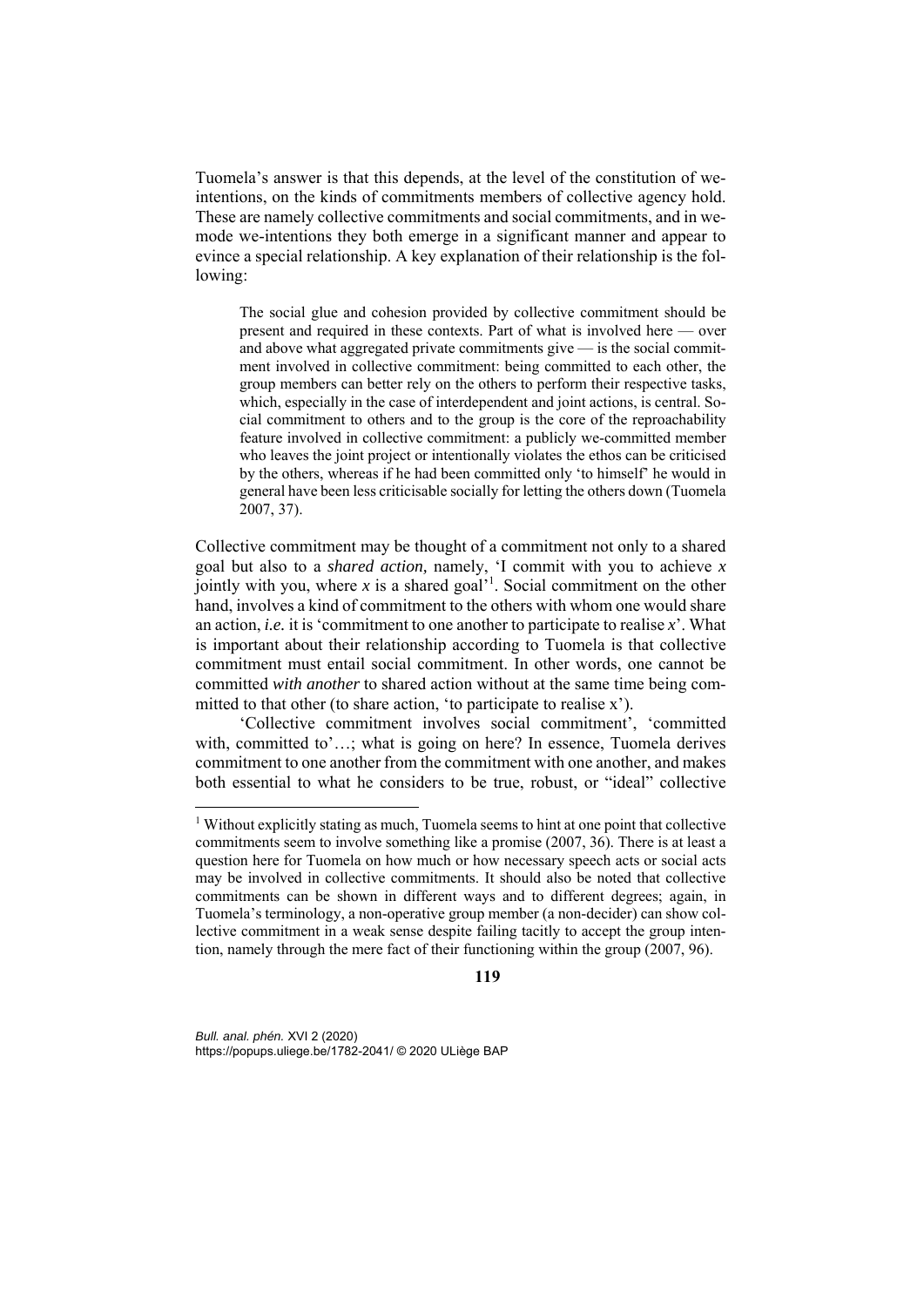agency. His reasoning on this point runs as follows: from collective commitment there devolves to each participant a set of reasons to act, constituting their respective roles, tasks, and 'parts to be done' within the shared goal, and such members have to be able to rely on the others, "especially in the case of interdependent and joint actions" (2007, 37). This creates a situation where enforceability and "reproachability" for such roles and tasks (or failing them) is a key presumption of the collective commitment<sup>1</sup>. On Tuomela's view, each person cannot truly and faithfully commit to realise something together ('with one another'), unless each person can rely on others and hold them accountable for their roles ('to one another'). In other words, for one individual to commit with another...there have to be "social oughts and mays" in place to which those individuals are also committed; these are namely rights and duties which gives individuals reasons to act in a group, as a group member<sup>2</sup>. This notion of collective commitment "involving" or containing social commitment thus forms the backdrop on which Tuomela develops his notion of "group-social normativity," which he distinguishes from 'normativity proper,' *e.g.* "moral, legal, prudential (etc.) normativity"  $(2007, 27)$ .<sup>3</sup>

However, an important question remains here; one might well still wonder about the grounds on which such rights and duties could be generated, let alone enforced or reproached. On the basis of what sort of 'glue' or bond could

*Bull. anal. phén.* XVI 2 (2020) https://popups.uliege.be/1782-2041/ © 2020 ULiège BAP

<sup>&</sup>lt;sup>1</sup> It is both a "conceptual" and "rational" presumption according to Tuomela; the agent cannot understand their commitment without this reproachability, nor could the collective commitment be expressed or intended in the first place without it (Tuomela 2007, 104).

<sup>&</sup>lt;sup>2</sup> "Social commitments assumed to be entailed by collective commitments" are a kind of "social normativity," having the form of "social 'oughts' and 'mays'" (Tuomela 2007, 27).

 $3$  Cf. Tuomela 2013, 252. In our view, the status and the significance of normativity in Tuomela's account remains a fraught question. On the one hand, given the explicit distinction he makes between "proper normativity" and "group-social normativity", the literature tends to classify Tuomela as a "non-normativist" on collective intentionality (Gomez-Lavine and Rachar, 2019, 98; Schmid, 2009, 42). On the other, it is difficult to conceive of what Tuomela could mean by such "group-social normativity" and by the idea of "social oughts and mays" if these notions are not based to a large extent on some version of 'normativity proper'. For instance, it seems Tuomela would invite a host of problems if "group-social normativity" were to be framed as a type of epistemic or semantic normativity. In an important note, Tuomela (2007, 260, note 53) even seems to go so far as to concede this, stating that his notions of social and collective commitments exhibit a "functional" resemblance to the role they play in a normative account *à la* Gilbert.

**<sup>120</sup>**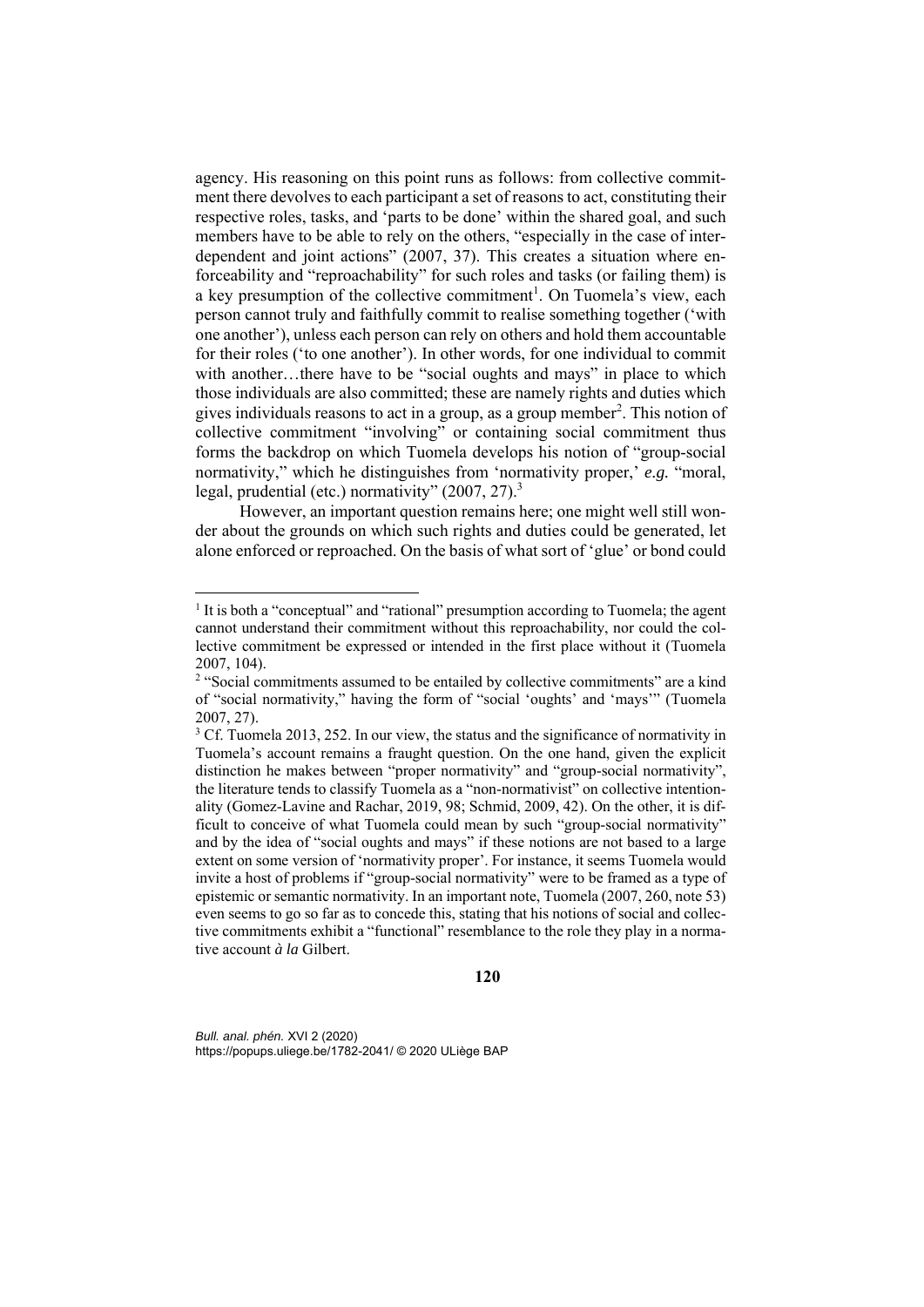other participants in the collective action be reproached when failing to conform to these rights and duties (especially given that we cannot call upon any external moral framework in order to account for them)? Such grounds cannot come from or be met by the 'group *ethos*', the first condition of collective agency according to Tuomela, for (among other reasons) as we have seen such ethos can be shared 'privately', *i.e.* within the I-mode<sup>1</sup>. The answer for Tuomela has to do with how, in collective agency, we have to be as much committed to each other as to our shared action and our shared goal: "being committed to others [*e.g.* the social commitment, B.V.], we can better rely on others to perform their respective tasks… Social commitment to others and to the group is the core of the reproachability feature involved in collective commitment" (*ibid*., 37). In other words, in true collective agency, each person and their actions has to be open to scrutiny by others.

A useful perspective for understanding this point about how collective agency involves different kinds of commitments is offered if one reflects on how such agency seems to have a kind of transparency (with and to others) as a requirement (*ibid*., 38). As in our example from the train station, when people are acting together towards a shared goal, not everyone can be doing everything at once, and it makes sense for each person to be aware of what the others are doing, in order for each person and the shared action to be effective. The sort of transparency we are referring to here may then be thought of a kind of monitoring which follows from what Tuomela frames as the "collectivity condition" of collective agency, namely, that all participants in the collective agency must be equally satisfied with the status of fulfilment of the shared goal of that agency<sup>2</sup>. This monitoring reflects quite a high cognitive loading on the part of all the participants in the collective agency, because each person has to be aware of what the others are doing in function of their roles and also of the extent to which each other participant's actions are adequate to reaching the shared goal. It is also cognitively demanding from a dynamic perspective; it must both evolve and go back and forth between participants, as they mutually ensure that the others with whom they are intending and acting are indeed 'doing their parts' as each individual does their own part, and as those 'parts' themselves evolve in function of the shared goal. However, Tuomela is careful to warn us, this transparency is conceptually and normatively demanded by the

1

<sup>&</sup>lt;sup>1</sup> Another consideration here is whether the 'group *ethos*' includes concrete shared goals that could constitute the objective(s) of the forms of collective agency Tuomela aims to explain.

<sup>2</sup> Cf. Tuomela 2013, 40ff.

**<sup>121</sup>**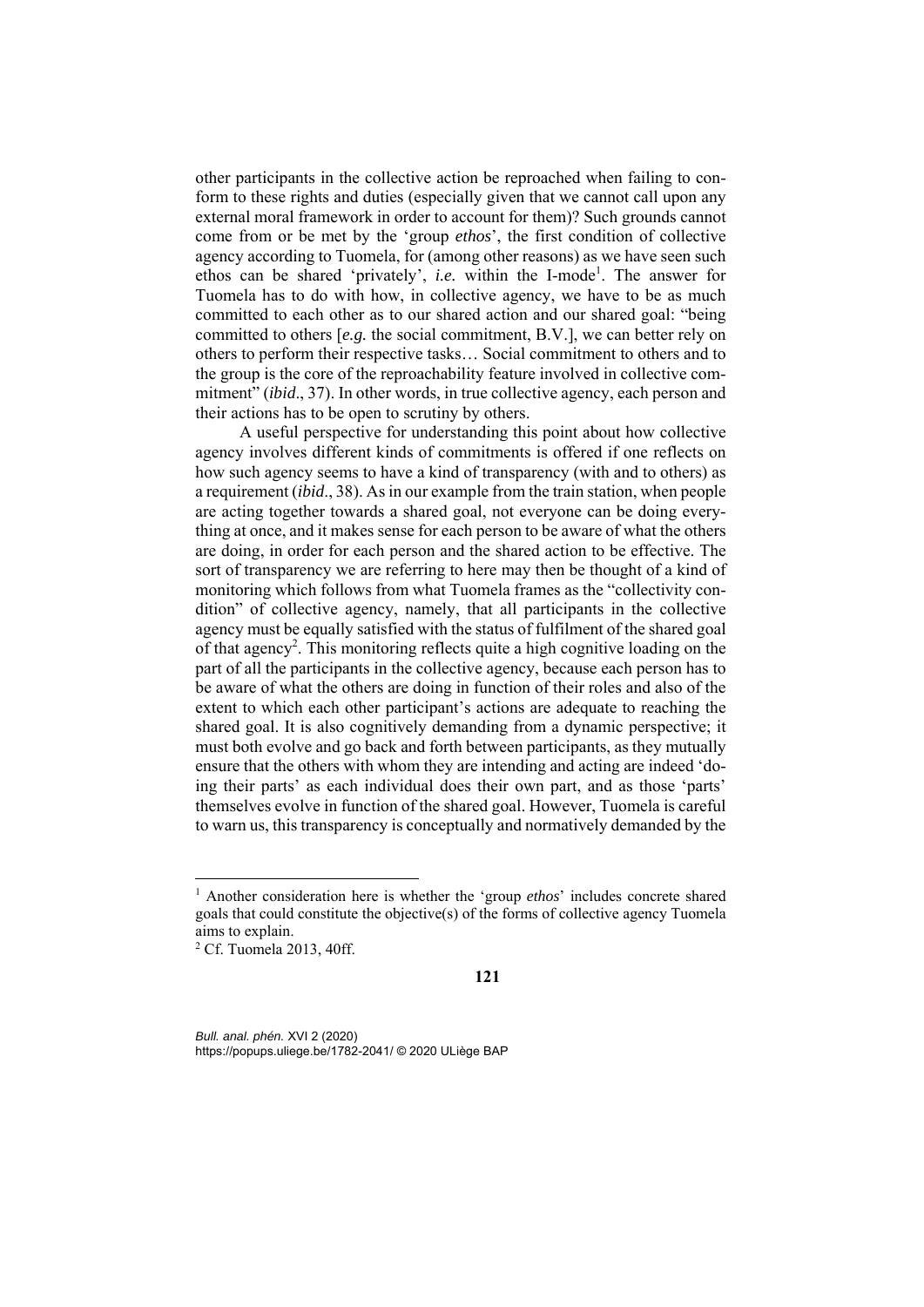participants' having of the intention to act collectively, but is not always necessarily acted upon. It thus allows for different strengths or levels of reciprocity — namely where this monitoring of the commitment is or is not accomplished to some greater or lesser extent. That is, this monitoring is only obliged, but not presupposed to be enforced. Nonetheless, there always remains, and has to remain, an opportunity for participants involved in the collective agency to hold each other accountable for their roles and parts, duties and rights, since the collective commitment (especially because its inclusion of social commitment) gives all group members "joint authority" and makes them accountable to each other.

What does all this "actually amount to" in terms of collective agency from an experiential or qualitative perspective (if we think back to León and Zahavi's question from earlier)? What does it lead to in terms of a perspective on (shared) freedom? An attractive feature of Tuomela's account is the way in which it offers a rich taxonomy of and philosophical underpinning for many different forms of collective agency, according to a number of different combinations and strengths of we-mode and I-mode we-intentions, among other variables that he introduces. For instance, for persons involved in organising social-communal initiatives (such as the many 'climate-neutral endeavours' going on right now in many urban and rural communities around the world), such organisers may witness and may also want to encourage through their efforts a multitude of forms of participation in the collective action, *i.e* their initiative. These may range from more token forms of participation (wearing a badge, signing up for a newsletter) to more creative and demanding ones, all of which community organisers and campaigners today sometimes classify according to a 'ladder of participation'<sup>1</sup>. In this respect, Tuomela can be seen to offer an elegant and detailed explanation of the internal differences between these forms of participation, and of what might be required in one form but not another. On the other hand, we cannot be blind to the fact that Tuomela does not remain value-neutral in his explanations. Certain types of collective agency are more truly 'collective' than others, insofar as, in his view, only the wemode we-intention achieves what he considers as a 'strong we' or as "ideal" collective agency (Tuomela 2013). This 'strong we' occurs namely in instances where social expectations and pressures with a normative force within collective agency are not only generated but also enforced (*via* transparent, reciprocal monitoring), thereby bringing about a lived notion of 'togetherness', of "standing or falling together," of being "in the same boat". Because, accord-

1

**122**

<sup>&</sup>lt;sup>1</sup> Cf. Arnstein 1969.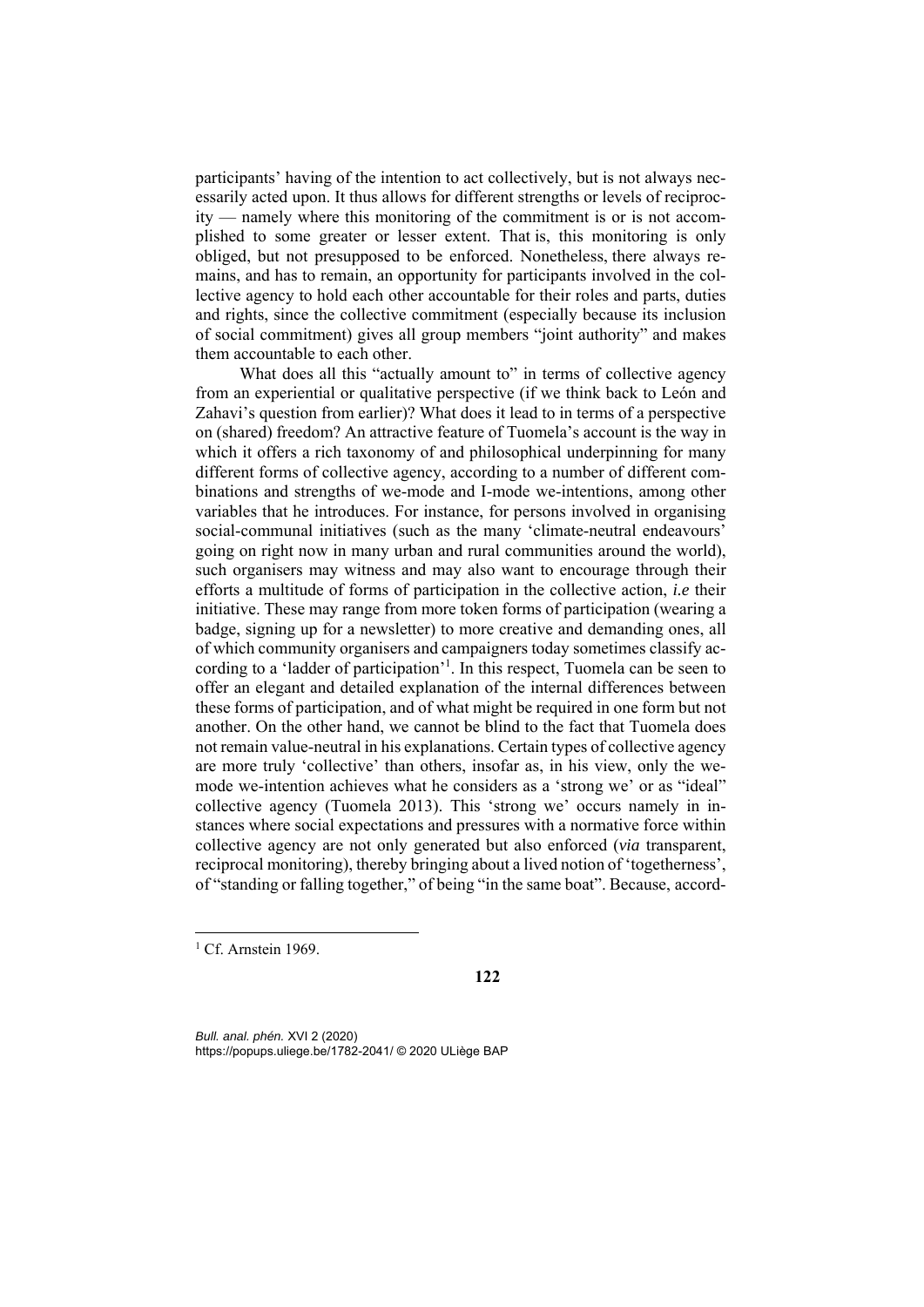ing to Tuomela (2007, 282), "mere reciprocity is not sufficient to generate sustained cooperation", such cooperation requires "strong reciprocity"; where the latter is especially in his understanding not only "a predisposition to cooperate with others" but especially a predisposition "to punish (at personal cost, if necessary) those who violate the norms of cooperation" (2007, 150). "Strong reciprocity" thereby requires "altruistic punishers", that is, individuals highly engaged in and committed to enforcing the collective and social commitments (*ibid*.).

At the same time, however, this 'strong we' seems to come at a cost, and there can be no mistaking it; its name is freedom or autonomy that participants may have or experience. That is to say, freedom within collective agency can only exist as a kind of trade-off or at best a kind of indeterminacy or leftover, the more the mechanisms of collective commitments are enforced, that is, the stronger the we is (qua we-mode we-intention) in collective agency. How might that trade-off be understood? To be clear, it should be remarked that Tuomela does not seem openly opposed to any form of freedom in his account of collective agency. This means that freedom must be accorded a special place in his account and that from the outset he envisions its relationship to collective agency as quite complex. This can be seen in the way freedom for Tuomela is both a condition and something given up in collective agency. On the one hand, freedom appears to be a necessary condition because, according to Tuomela, a defining feature of collective agency in its most basic form is that individuals enter into and participate in the collective agency willingly (2013, 15). Tuomela's basis for this claim is methodological and formalistic; insofar as the *explanandum* of his account is collective, *i.e.* shared, agency from the perspective of necessary and sufficient intentions that individuals have and act upon, that account must as a rule exclude any social phenomena by which persons would be brought to act in line with each other by external, situational factors, such as duress, force, or what he calls "external coercion". At the same time however, he also suggests that any person entering into and participating in collective agency must be amenable to, if not equally open to participate in, what he calls 'internal coercion'<sup>1</sup>. Tuomela gives himself a rather wide berth on what this does not mean. Namely, he remarks, holding a gun to someone's head would not fall under it (2007, 15). Nonetheless,

**123**

*Bull. anal. phén.* XVI 2 (2020) https://popups.uliege.be/1782-2041/ © 2020 ULiège BAP

<sup>&</sup>lt;sup>1</sup> Cf. Tuomela 2013, 17: "A paradigmatic we-mode group is democratic and autonomous (free from external domination), able to decide about its internal affairs (*e.g.* its *ethos* and other goals and views). This is compatible with such a group still being internally unfree concerning its member freedom (*e.g.* some members may try to use power to coerce others and in other ways to prevent their freedom of action)".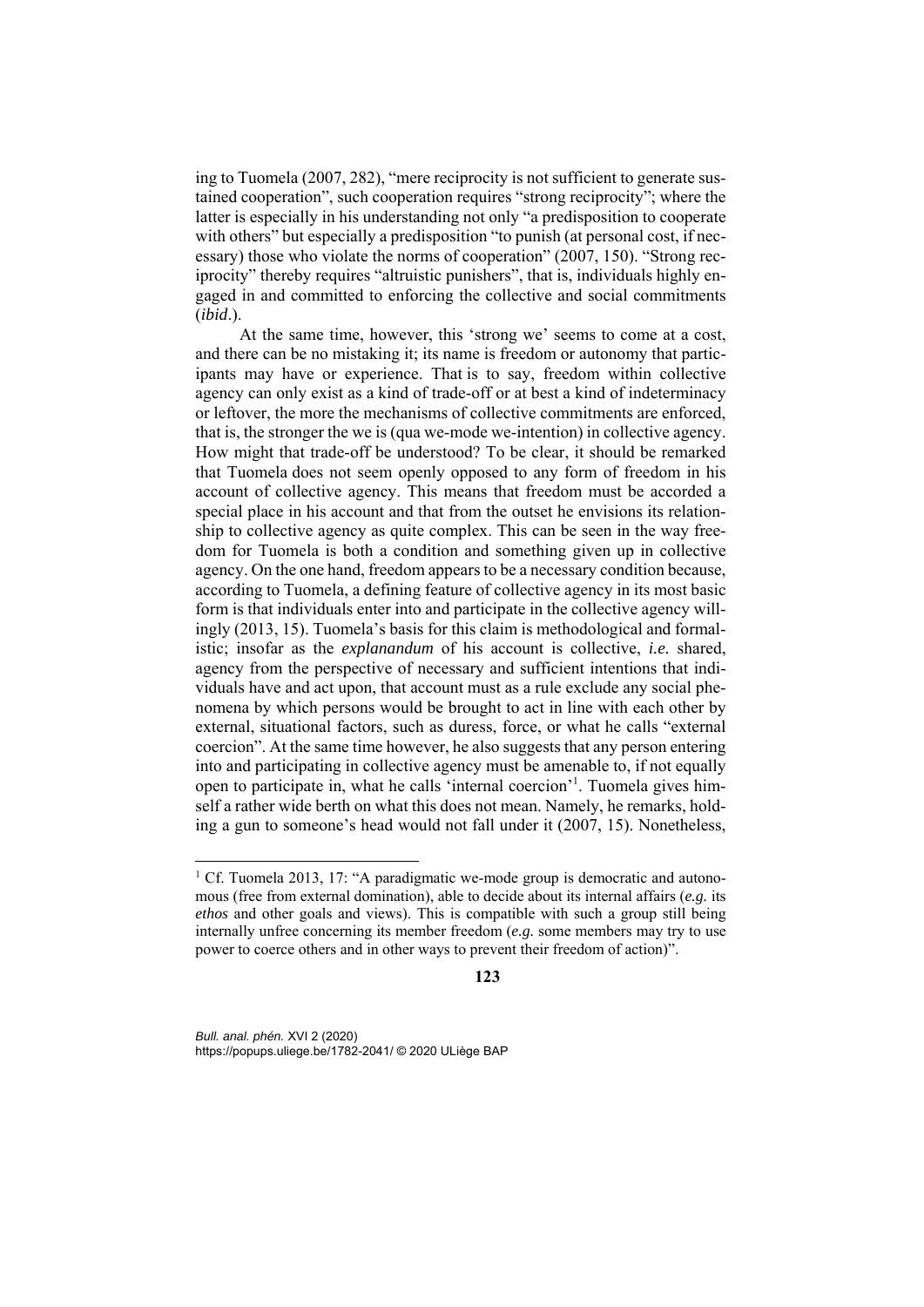the clear implication is that a participant in collective agency must surrender their autonomy, which he terms their 'metaphysical freedom', in order to form part of the 'strong we.' This requirement goes hand in hand with what we discussed as the social commitment 'within' or entailed by collective commitment above; as we saw, the chief manner in which Tuomela proposes to understand how an individual might be committed to others is *vis-à-vis* a surrender of one's freedom. Such a surrender makes possible the reproaching and enforcing reciprocity that bonds or glues members of collective agency by ensuring that all the members of the collective agency are doing their parts, falling in line or meshing like so many cogs and gears. Yet what happens to one's own sense of freedom, for instance with respect to the how one might deliberate about and act upon one's own role and obligations in function of a shared goal with others? Tuomela (2013, 17) answers as follows:

A paradigmatic we-mode group is democratic and autonomous (free from external domination), able to decide about its internal affairs (*e.g*., its *ethos* and other goals and views). This is compatible with such a group still being internally unfree concerning its member freedom (*e.g*., some members may try to use power to coerce others and in other ways to prevent their freedom of action).

That is, any such freedom becomes a mere "*desideratum*" (2013, 171), a perhaps felicitous nice-to-have, which is surplus if not extrinsic to the requirements of collective agency<sup>1</sup>.

There would be further ways to explore more the repercussions of Tuomela's account<sup>2</sup>, and we should not fail to notice that a further sort of commitment has crept into his account of collective agency, namely a sort of 'unfreedom' commitment<sup>3</sup>. With this finding in hand, though, we want to turn to

### **124**

*Bull. anal. phén.* XVI 2 (2020) https://popups.uliege.be/1782-2041/ © 2020 ULiège BAP

<sup>&</sup>lt;sup>1</sup> Cf. Tuomela 2013, 170: "[The] giving up part of one's de facto authority is typical and indeed necessary for much of social life. A requirement of autonomy in an ontological sense (that is, free from contextual empirical constraints) or in a moral sense can still be retained, but rather as a *desideratum* than a right that others are obligated to respect in all situations."

<sup>&</sup>lt;sup>2</sup> For instance, in terms of how Tuomela describes the 'we-feeling' or in terms of how he understands the charity or altruism of the 'altruistic punishers' upholding the social commitment.

<sup>&</sup>lt;sup>3</sup> For a helpful discussion of the role of normativity or enforceability in Tuomela's account of collective intentionality and collective agency, cf. Schweikard 2017. Our discussion differs from Schweikard's in that he is interested in the conflicts of obligation that may arise, for instance, between a person having individual and group-reasons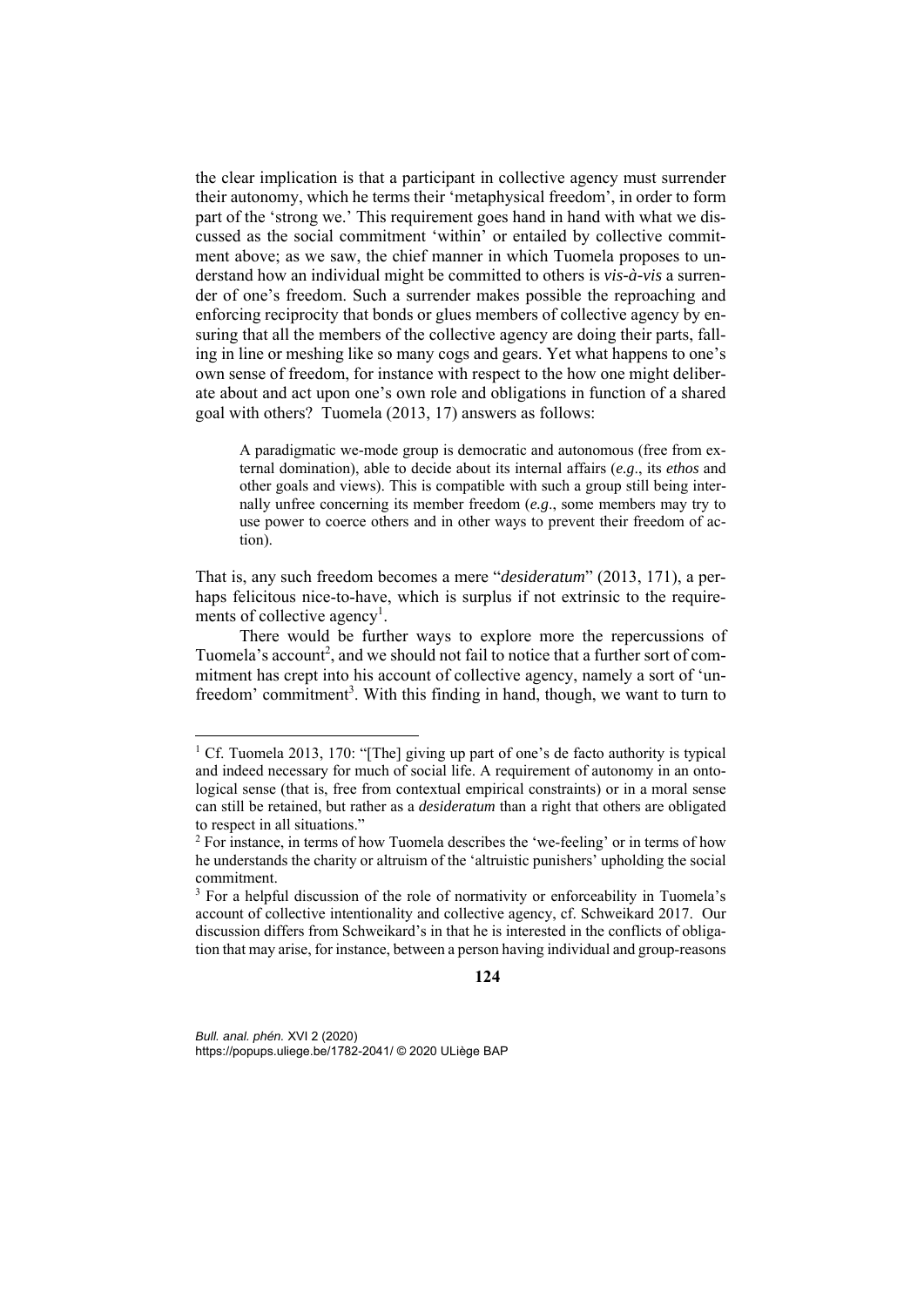a Sartrean account that seems in many ways diametrically opposed to that of Tuomela's. One key way in which this is apparent is the manner in which Sartre insists on how a sense of freedom is not a matter of a trade-off or something left over, once other conditions of collective agency are fulfilled; rather, Sartre insists, a form of freedom constitutes the core feature of collective agency. This emphasis surfaces time and again in his discussion of the group-in-fusion and its path to common or collective action<sup>1</sup>. Given such claims on Sartre's part, there is a question here. What should we make of this different approach by Sartre? Does anything back it up? Indeed, one objection that might be raised at this point is that there is a kind of philosophical ruse in even asking about freedom within collective agency in the first place. This objection might runs as follows; collective agency, as we have already seen, seems to exclude any forms of human behaviour involving involuntary compulsion. That distinction is one of the ways by which we know what we are concerned with; it is one of the basic criteria for identifying collective agency in the first place. In other words, collective agency by definition always has to involve a 'willing' on the part of its participants, under some form or other to be specified ('doing one's part,' etc.). Insofar, then, as this willing is necessary to any collective agency, there is not only no tension between collective agency and freedom, but also no problem of freedom 'within' it. Freedom conditions and thus is a part of collective agency *ex hypothesi*.

There are different responses available to this 'conditions of participation' objection, consideration of which can shed some light on Sartre's approach. One response concerns whether such willing on the part of individuals to participate in collective agency should be understood (strictly or partly) as a willing to give up one's freedom; might it not be understood as a change in or development of one's freedom? A second, more pointed response is that even if such an objection were true, it still would miss the mark; it would not tell us anything about whether there is such a thing as freedom within collective agency or about what it would look like. This is because, whatever the case may be, the objection only concerns (the conditions of) an individual's openness and desire to participate in collective agency, but not the realisation or embodiment of that participation in a shared intention to act together with

#### **125**

*Bull. anal. phén.* XVI 2 (2020) https://popups.uliege.be/1782-2041/ © 2020 ULiège BAP

to act, and whether and how well Tuomela might be able to accommodate such conflicts.

<sup>&</sup>lt;sup>1</sup> Cf. Sartre 2004, 401: "But the essential characteristic of the fused group is the sudden resurrection of freedom"; "[…] in the group-in-fusion, the leader is always me, there are no others, I am sovereign and I discover in my own praxis the orders which come from the other thirds" (*ibid*., 396). Cf. *ibid*., 402-406.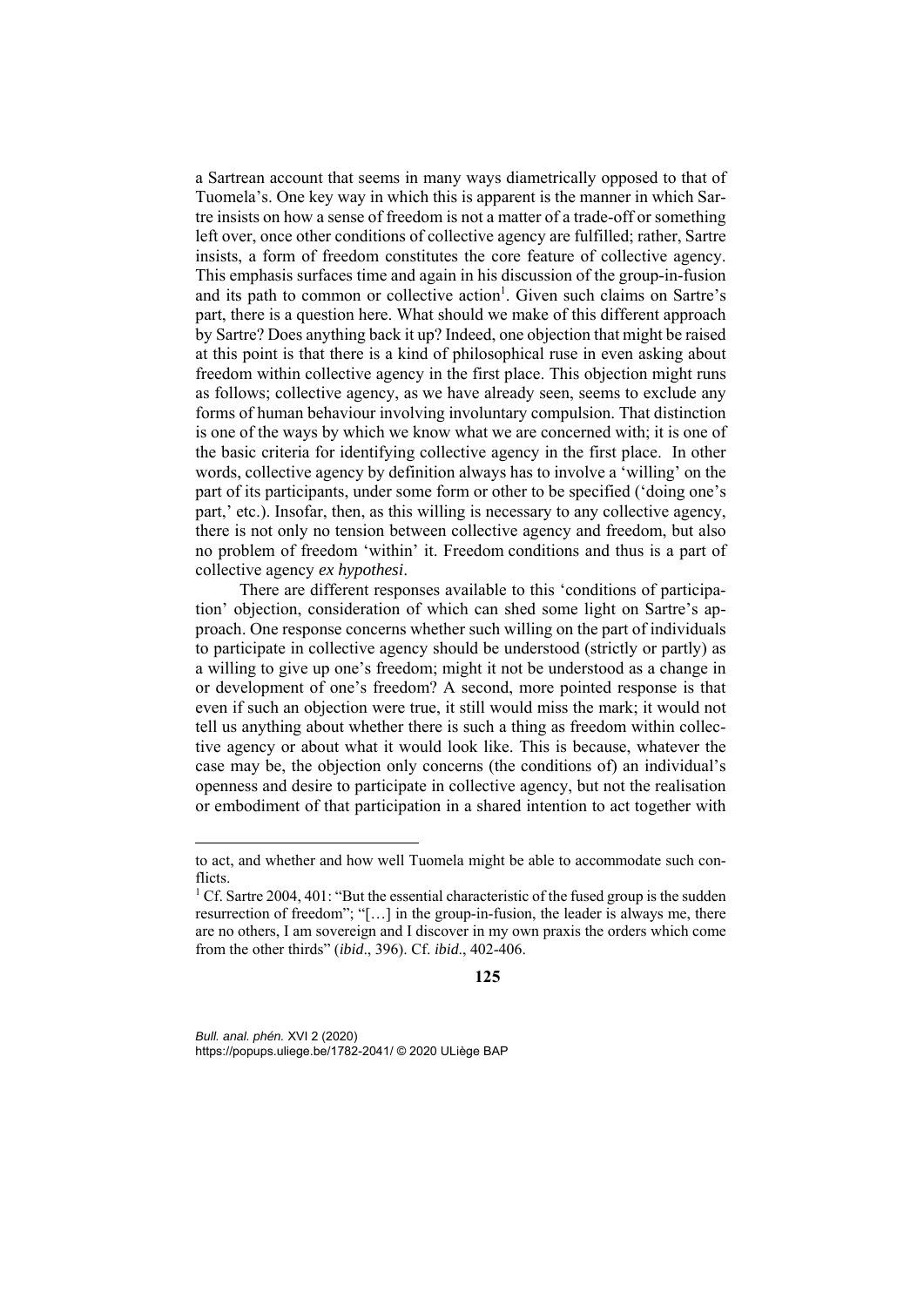others. In other words, the only thing this objection shows is that an individual's (free) willingness to participate ought not be confused with what that individual will share and participate in through collective agency.

In our view, such responses go some ways towards pointing at what Sartre is after, and provide a motivation for investigating his account further, but there is no getting around the fact that his position on the freedom within collective agency remains poorly understood, perhaps because it is hard to understand in the first place. Is his notion of such freedom merely a historical curiosity, or perhaps some sort of a conceptual chimera? Is it maybe the conceptual manifestation of a certain political agenda on Sartre's part coming out in his attempt to offer an account of sociality that goes beyond some of the gaps of his earlier philosophy? Or is there something to it, something that can still speak to and indeed inform contemporary social ontology debates? In the ensuing, we aim to outline some of the main arguments behind Sartre taking such a position, and perhaps even point to some questions they might raise for Tuomela's account. There are two areas in particular that are worth looking at; on the one hand, the relations one participant has to other participants in collective agency, and on the other, the awareness of efficacy or action that accompanies collective agency. In both of these areas, Sartre may be seen to find some interesting considerations for thinking why there may be freedom within collective agency.

In the *Critique of Dialectical Reason*, the chief but not sole work by Sartre dealing with such issues, we can find a substantial portion of his remarks on the role of freedom in collective freedom in the section in which he deals with the emergence of group phenomena in everyday life, which he terms 'groups-in-fusion'. In aiming at a non-circular description of such phenomena, he nominates certain conditions for the emergence of collective agency. Namely, there needs to be the following<sup>1</sup>: 1° common needs, something individuals can address together; 2° common objectives, something individuals can reach together; 3° common *praxis*, something individuals can do together.

Much could be said about this structure and about how these conditions relate to each other; for our current purposes, it suffices to note that, through an analysis of such conditions, Sartre is interested in a notion of groups that is more inclusive and internally differentiated than one that would, for instance, split groups into two basic classes of "teams, committees, clubs, and courts" and of "racial groups, gender groups, ethnic groups [...]"<sup>2</sup>. Moreover, we wish to highlight the significance of the requirement, 'common', in each of these

-

 $1$  Sartre 2004, 350, 446.

<sup>2</sup> This is a classification proposed by Ritchie (2015, 314).

**<sup>126</sup>**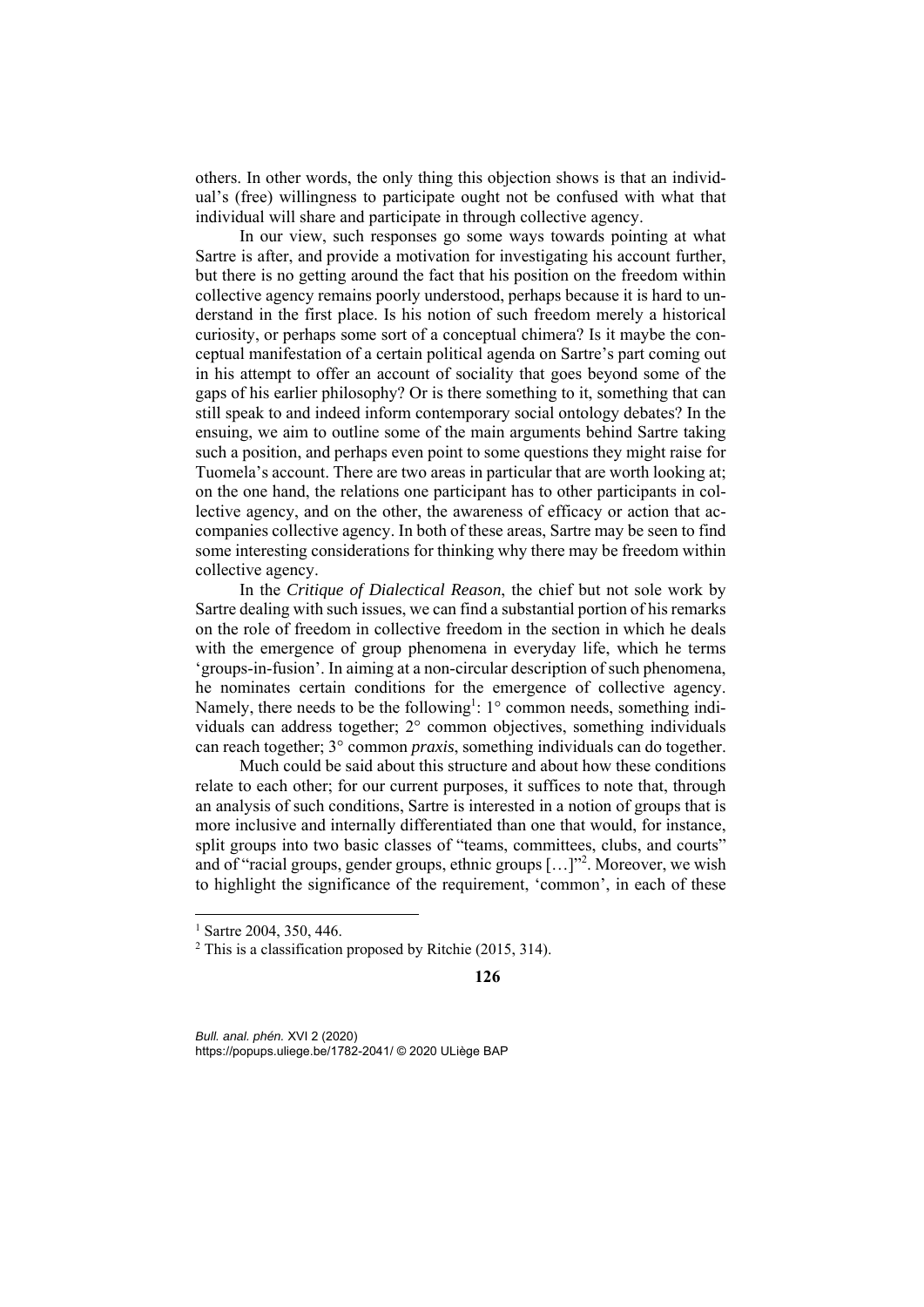conditions. It signifies not just a dependence on others but also a way of being or interacting with others, akin to the 'glue' or 'bond' previously mentioned *vis-à-vis* Tuomela. However, there is a question for Sartre regarding just how to frame this commonness, which is to say, this way of being together and interacting with others with respective to needs, objectives, and actions. Sartre states in fairly clear terms that he does not think it ought to be understood in terms of either solidarity or cooperation (2004, 395), for that would be to presuppose the very thing he aims to explain. Nor is it any kind of "metaphysical reality" (*ibid*., 404), "inert statute of unity" (*ibid*., 391), or "single quality" of each participant's act(s) within collective agency<sup>1</sup>. Sartre is then correspondingly agnostic about whether 'closeness', as a sort of "gelatinous glue" or bond between participants (*ibid*., 395), is the right paradigm for grasping their 'commonness' of need, objective, and action, and perhaps more importantly, for grasping the character and presence of these others with and to whom Tuomela thinks we commit in collective agency. For instance, in crowded cities, in busy busses and trains, we may seem close, all too close to others. As has been shown by *e.g.* Goffman (1956, 66 ff.), we may even be seen, on account of such (spatial) proximity, to coordinate with others constantly and in very precise and definite ways, such as the manner in which we manage our body space and body orientation in relation to them, and in the way each communicates their intentions to others around them<sup>2</sup>. There is in such an observation the basis for voicing a Sartrean sort of question to Tuomela; such coordination together with others seems to have traits similar to the social commitment and its enforcement (namely a commitment to the other to realise the goal, apparently shared by each of us, of having as comfortable a commute as possible)<sup>3</sup>.

<sup>&</sup>lt;sup>1</sup> On the 'distributivism' or the individualism of Sartre's approach to groups, cf. Caws 2014, 220-222.

<sup>&</sup>lt;sup>2</sup> Goffman's term for this is "body gloss" (1971, 128).

<sup>&</sup>lt;sup>3</sup> One may of course dispute whether our example of the commuters exhibits anything resembling a shared goal, and Tuomela if not others certainly would. In defence of our interpretation we would point to the facets of such behaviours that show how commuters do not merely treat each other as turnstiles, poles or doors, etc., to be navigated in the pursuit of each person's own individual ends. Thus, in certain contexts commuters may signal each other of their intentions in both subtle and explicit manners (packing up one's belongings, direct a glance at a door), and anticipate and accommodate the intentions of other commuters (shifting one's bag or one's feet, move out of each other's way). It seems reductive to assume that both the purpose of such behaviours and the manner of their execution could be explained simply by how each individual is steering others around them in function of their own private (*i.e*. non-shared) goals.

**<sup>127</sup>**

*Bull. anal. phén.* XVI 2 (2020) https://popups.uliege.be/1782-2041/ © 2020 ULiège BAP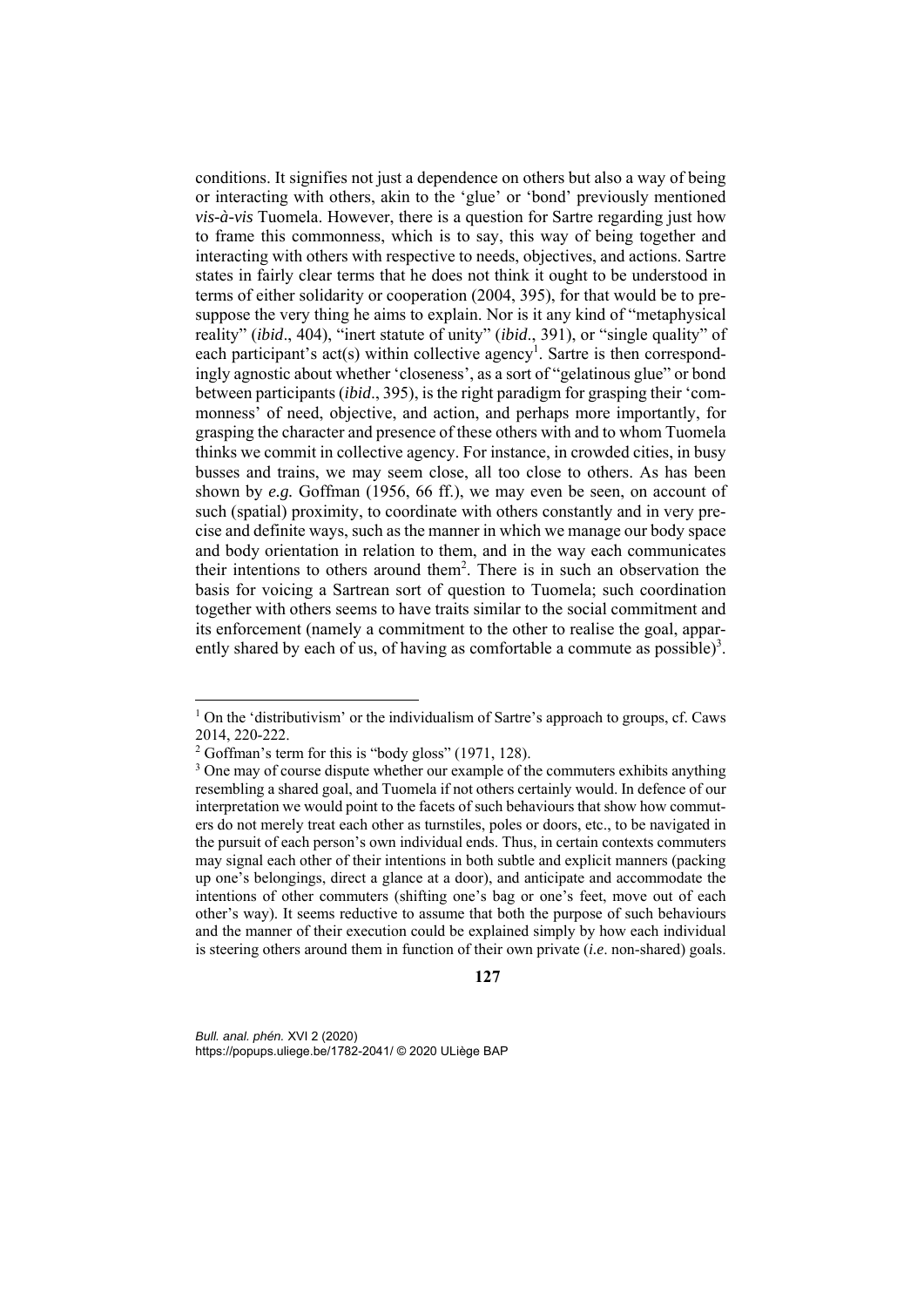All the same, such behaviours evince, as our daily commutes show, very little 'true' or ideal commonness or togetherness<sup>1</sup>.

Sartre's thinking runs in a rather different direction, and may even seem idealistic. Distilled to its essential feature, his argument is that in the most basic and paradigmatic cases of collective agency, which he calls the "common action" conditioned by the factors outlined above, there are no others, or that others disappear. The commonness Sartre aims to describe is in other words one in which each participant does not care about others at all and has little regard for them. Instead, what each participant in the common action is most concerned with is the thing, *i.e.* the cause, risk, danger, emergency, or event at hand. In line with the methodological solipsism which seems to be *de rigueur* in contemporary social ontology, this caring and acting is very much an individual experience on the part of each participant — as if in collective agency, for the first time, one can truly care about something, and not only care, but actually do something about it as well. Sartre's position — about the kind of others with whom we interact in collective agency, and about the manner in which we do so — shows a kind of scepticism on his part about the importance and the role of sharing, if not also empathy, in collective agency<sup>2</sup>, and is consonant with his earlier attempts to elaborate human intersubjectivity not on the basis of any Husserlian or Schelerian models. Yet what then could the togetherness of collective agency be about, if not some fundamental sort of sharing? He will argue that there is another option, little explored in the history of philosophy. The key for understanding collective agency is not some way in which others appear in, are related to (*e.g. via* intentions), or are interacted with in a special way. It rather lies in the way that others recede or disappear in function of collective agency; that is to say, the way in which they become thirds.

Thirds are, in the first place, others of one's others; the term 'third' or 'third party' is a way of denoting how certain people remain outside or beyond our sphere of interactions, in either temporary or permanent fashion<sup>3</sup>. An individual does not see or know thirds; they remain 'submerged' in each person's situation (Sartre 2004, 366). The invisibility of thirds stems from their status as the underlying 'origo' from whom and to whom practical possibilities for action in any given individual's situation refer. In other words, thirds may be

-

<sup>&</sup>lt;sup>1</sup> Cf. Sartre 2004, 350 on how having a "common object" does very little to unite individuals.

<sup>&</sup>lt;sup>2</sup> For instance, insofar as every form of empathy must involve a self-other relation. On this point, cf. Zahavi 2014, 138.

<sup>&</sup>lt;sup>3</sup> On the invisibility of thirds, cf. Sartre 2004, 366.

**<sup>128</sup>**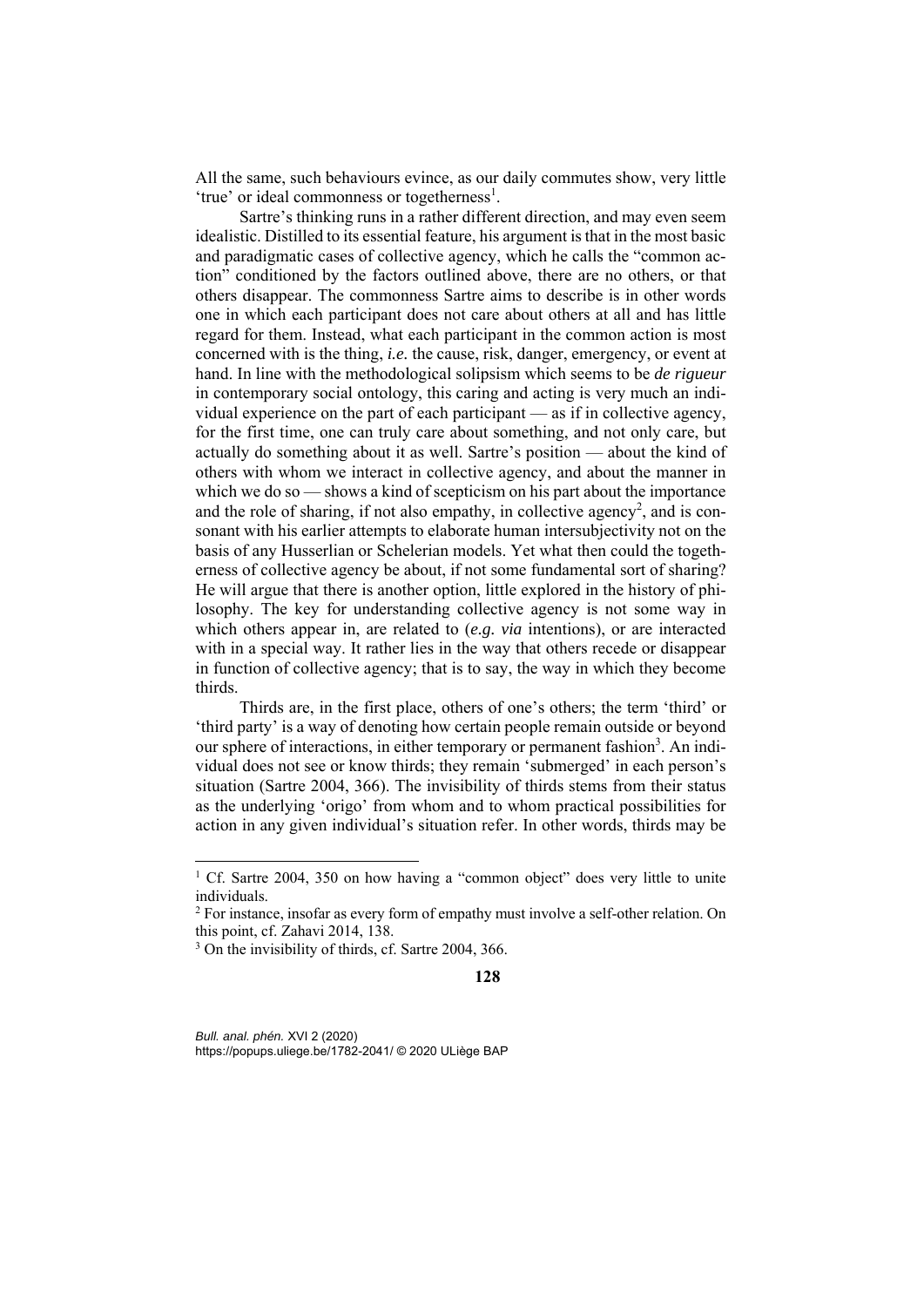thought of as predetermining the scope and limits of one's (practical) intentions in any situation that one might arrive in, like so many arrows painted on the tarmac of a road, lines hewn into hedges and paved into sidewalks, desire paths cut across swards of grass, and so on. Thirds 'always already' steer an individual's intentions by antecedently assigning meaning to the states of affairs by virtue of which each individual can express an intention to act in the first place. They thus remain by definition at one step removed from any such intention on an individual's part. A key feature of 'thirds' or 'third parties' in this respect is that they are to be sharply distinguished from the 'Others' with whom an individual can have commerce during daily life. Unlike those omnipresent 'Other' individuals with whom one interacts and with whom each individual is in competition for a scarcity of ends, spaces, and resources (if not autonomy), thirds cannot be seen and cannot be visualised or imagined. On Sartre's view, there can only be paintings or sculptures of, for instance, masses or crowds of individuals, but never of individuals related to each other as thirds (*ibid*., 374).

In common action or collective agency, Sartre's idea is that something particular happens to how an individuals relates to 'Others' and to 'Thirds'. Namely, in contrast to Tuomela's account which insists that others become more present or more prominent in collective agency, Sartre's idea is that certain others around one cease being mere or everyday, typical 'Others' when some individuals come to truly act together or in common. Instead, for a participant in the common action, such 'Others' appear under a different form, as a kind of 'explicit' third; that is to say, as a third with whom one experiences a connection *via* a common 'origo' of a practical possibility for action within one's situation. What Sartre will highlight as support for this claim is a contrast between how one is typically aware of one's actions in seriality and how a sense of action may be given to persons in the group-in-fusion. Namely, in the latter, Sartre stresses the way that, in the common action of the group-in-fusion, there is a kind of indistinguishability between actions that are 'one's own' and actions carried out by others persons around one. In the group-in-fusion, actions can be seemed to belong to one even if they do not originate from one, inasmuch as they stem from the group to which one belongs. It is as if both the scope of each practical intention as well as the range of possible practical intentions had been greatly widened, beyond any individual's non-shared, private *hic et nunc*<sup>1</sup>.

*Bull. anal. phén.* XVI 2 (2020) https://popups.uliege.be/1782-2041/ © 2020 ULiège BAP

<sup>&</sup>lt;sup>1</sup> Cf. Sartre 2004, 397 (emphasis added): "Thus, in contrast to the rout as seriality, this flight — which already projects itself obscurely as a means of regroupment — has everyone as its sovereign agent *here* in so far as it is common; and everyone produces

**<sup>129</sup>**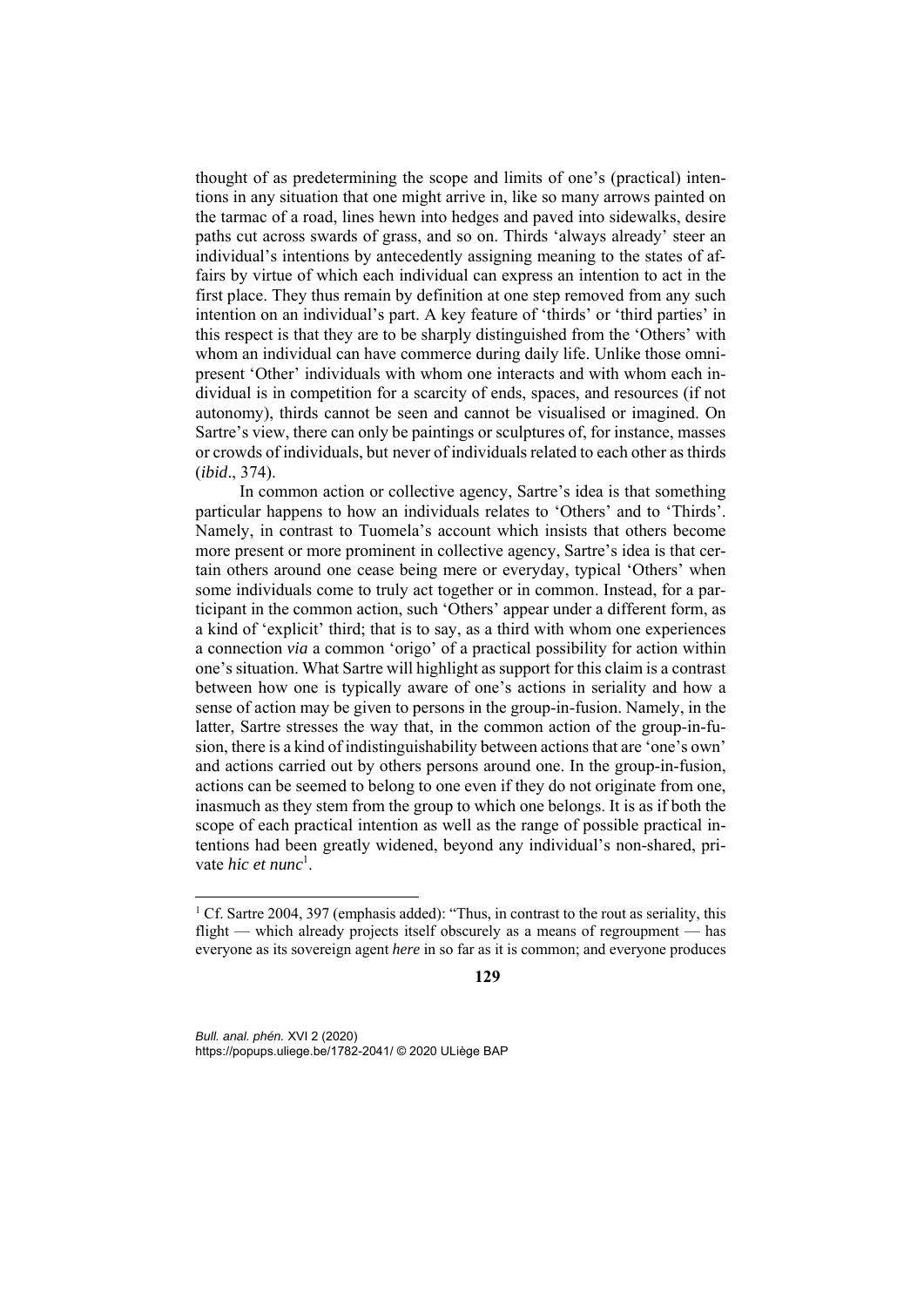We can think of this point, and consider its plausibility, once more in terms of our example from the train station. There has been a break for all of us, in our daily paths. We have to stop getting in the way of each other: that is to say, stop appearing to each other as 'Others'. There would have been no occasion for us to come together without this person's having fallen, but somehow also all of us chose to stop, to help, to be concerned. On a Sartrean reading of this situation (*e.g.* there are no 'Others' in collective agency), there is no 'Ithou' relationship at this moment of coming together to help this person. The concern — my concern, and our concern — is this person's having fallen, and it does not matter whose phone we use, who goes into the station, who picks up the person's things, etc. In the specific form of interaction or reciprocity which occurs at that moment of helping the fallen person, it does not matter to whom each action belongs, or where it originates from; why not? — Because at this moment, 'others' have receded. That is, my practical possibilities and intentions become entangled with theirs, as theirs become mine, in a way that could never occur as long as they are my 'Others' with whom I must divide the world. The Sartrean basis for such an analysis draws in particular on the phenomenology of each person's practical intentions in the common action; the individuals interrupting their commute for instance find themselves able to help the fallen person in a person in a novel way, one that each individual could not discover or intend as long as each person was acting individually. For Sartre, this phenomenal awareness of an extended or empowered practical intentionality — from a widened 'origo' as point of reference for that intentionality — underwrites the claim about how the people with whom I act in collective action have become invisible, that is, become indistinguishable from myself<sup>1</sup>.

On account of this description of our example, we can formulate a first explanation for why Sartre would insist on freedom as a feature of collective agency. If this description is plausible, we can suggest that it may be freeing to find the scope and breadth of one's practical intention significantly widened, such that one finds others no longer in one's way, no longer challenging one's action and one's sovereignty. Yet why should we think that others stand in our way in the first place? For example, does it make any sense to think of such others as preventing one from helping the fallen commuter? This glimpse at the reasons behind Sartre's insistence on the role of freedom within collective

**130**

*Bull. anal. phén.* XVI 2 (2020) https://popups.uliege.be/1782-2041/ © 2020 ULiège BAP

the common meanings (significations) which come to him *from everywhere* either as certainties, by transcending them, or as free choices of means and ends." On this point, cf. *ibid*., 379-380, 396. 1

 $<sup>1</sup>$  It is for this reason that Sartre will claim that every order and every command in the</sup> group seem as much to come from myself, as from anyone else (*ibid*., 379-380).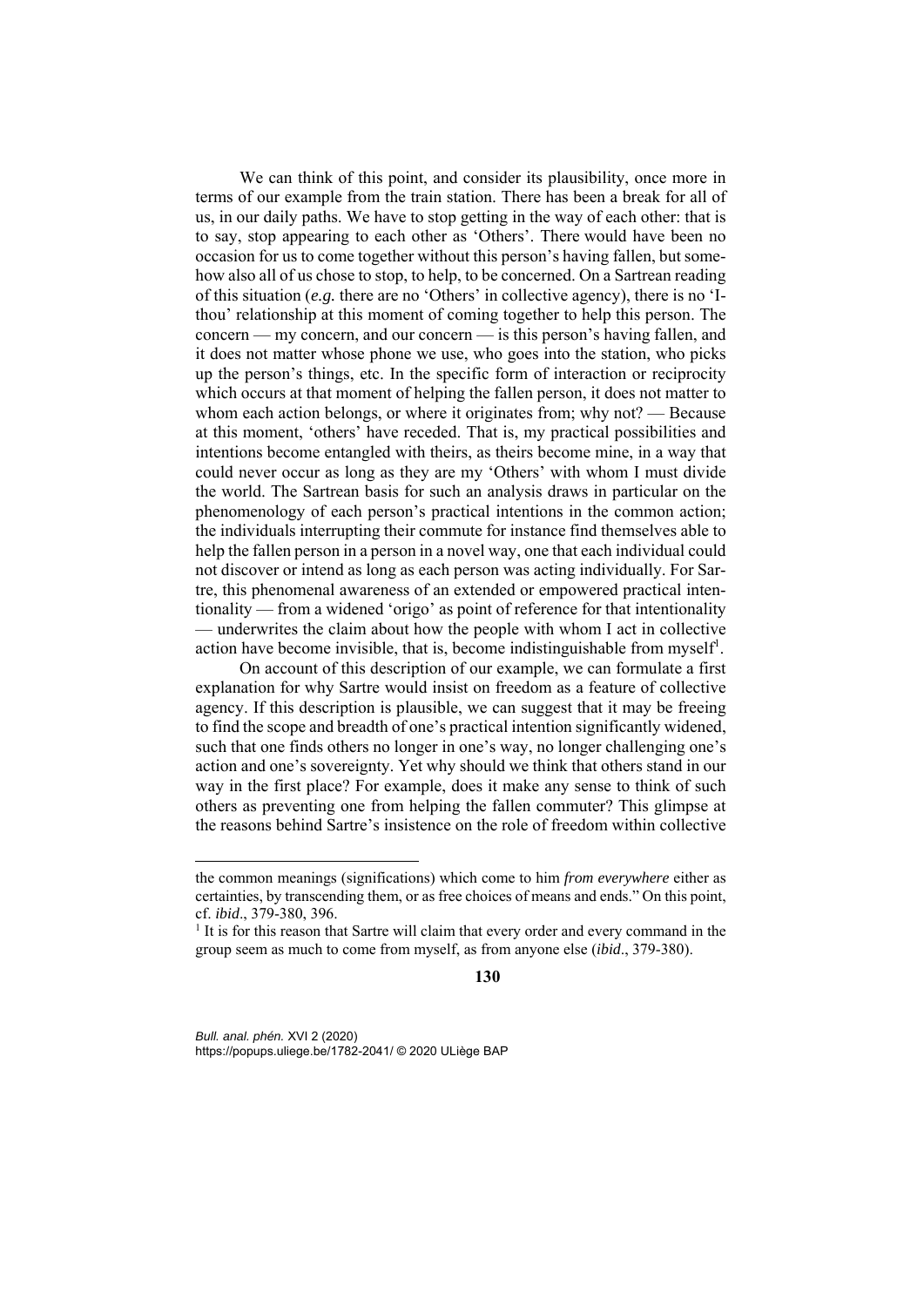agency can be extended if we look in more detail at the sense of efficacy or agency that a person participating may have as a result of it. We might put this issue in terms akin to those of Tuomela; what does it feel like to go from an Iintention to a we-intention, and from an I-mode-we-intention to a we-mode we-intention? What sort of transition or transformation of a person's agency might be involved in this? This is a further area where Sartre's original contribution to an 'experientially-focused' explanation of collective agency can be seen to come into its own; this transition has to do with the manner in which a new or different sort of agency becomes accessible to individuals, which he frames as a 'liquidation of alterity' and of seriality.

Sartre aims to account for the sort of sociality involved in what he calls the group-in-fusion as arising from another kind of collectivity, namely, seriality, which itself already evinces a kind of "teleology" (2004, 395) and a certain 'groupishness', albeit a dissatisfying one. What is seriality about? There are a couple different ways of looking at it. Simplifying a great deal, one way to think about seriality is that it reflects a Sartrean notion of stupidity. In his descriptions of stupidity, Sartre often refers to how stupidity is a reversal of the classical notion of "*mens agitat molem*" (Sartre 1992, 306), "the idea become matter, or matter aping the idea" (Sartre 1981, 598). In the context of seriality, this notion of stupidity can be understood as the way in which human intentions and actions in the social world become take on the properties and behaviours of inanimate things in the world, like chairs or rocks<sup>1</sup>. In the seriality common to everyday life, however one aims to act and whatever freedom and individuality one may hope to express gets stuck or trapped in a kind of thingness or denseness of one's social being. As just another person waiting in line, *i.e.* going through the motions and jumping through the hoops of daily life in and with others, one becomes part of "a collective whole that acts like a thing, like a material *milieu* where the stimuli are propagated mechanically" (Sartre 1968, 207)<sup>2</sup>.

What is important to note here is that such seriality is already a kind of sociality from Sartre's perspective, because it does seem to evince a form of sharing, perhaps not too far removed from what Tuomela denotes as the 'I mode' of the 'we-intention'. However, the sort of sharing involved in seriality

1

<sup>&</sup>lt;sup>1</sup> Cf. Sartre 2004, 300, note 88: "And the attraction of racism for intelligent, wellmeaning people (for example, in the form of an innocent pride: 'One has to admit that the Mediterranean races…, etc.') is normally experienced by them as the attraction of stupidity, that is to say, as the secret hope that thought is a stone [*la pensée comme un caillou*]". Cf. Sartre 1968, 95.

<sup>&</sup>lt;sup>2</sup> Cf. Sartre 1968, 95.

**<sup>131</sup>**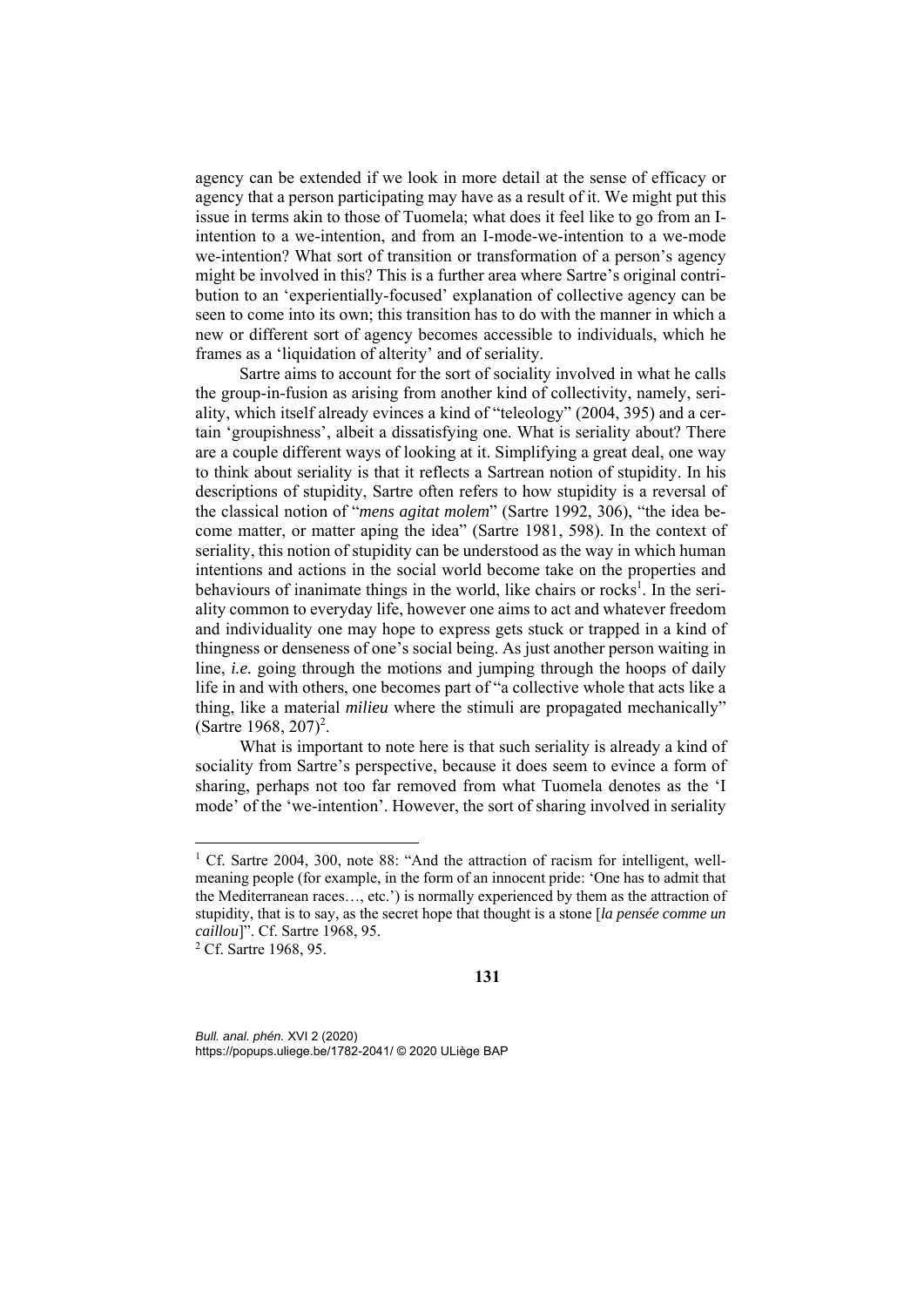is not that of an aggregate and identity of personal goals, but rather one of impotence. As serial beings, we are circulating with other serial beings, moving and interacting in ways governed by modern technology towards the same ends. But as there is a scarcity of places or a scarcity of resources, we all become rivals or obstacles to each other; we are all 'Others'; to each other, challenging and calling into question the sovereignty, that is, the power of agency with which we aim to act and reach our own ends. There is moreover nothing to be done nothing about all these obstacles and the situation of impotence they constitute, because every extra seat on the train, every extra resource created by modern technology, and so on would remain one which have to be potentially competed for with 'Others'1 . As Sartre puts it, "powerlessness undergone is the mastic [glue] of seriality" (Sartre 1960, 227<sup>2</sup>). In seriality, action is quite out of one's own hands; every doing is a non-doing, an "unfreedom" (Flynn 1984, 114). For this reason, Sartre will speak of the loss of one's own sense of agency and of one's own sense of individuality that occurs through seriality as a type of (self-)alienation (2004, 337).

In this respect, seriality is an obstacle to collective agency, and we can also say that for Sartre wherever we see seriality, there can be no collective agency. However, seriality is not just an obstacle, but also a condition for collective agency, qua condition for the emergence of groups that would undertake such agency. That is, in our alienation and the negation of our individuality and freedom in seriality, Sartre would seek the necessary conditions for the emergence of something like a true or authentic form of sociality, the groupin-fusion. One takeaway here is that Sartre's account of the constitution of collective agency goes hand in hand with an account of the dissolution of seriality. The significance of this move should not be lost on us. For Sartre, the problem of collective agency cannot be about how we get from or commute the distance from the individual or personal intention to the collective or shared one<sup>3</sup>. For him, it is rather about how from a certain form of sociality, albeit one in which we are separate but united both at once, we can get to something like a true

### **132**

*Bull. anal. phén.* XVI 2 (2020) https://popups.uliege.be/1782-2041/ © 2020 ULiège BAP

<sup>&</sup>lt;sup>1</sup> It is beyond our current scope to examine in depth Sartre's notion of scarcity as an ontological concept. Cf. Sartre 2004, 128 ff.

<sup>2</sup> Here we quote and translate the French edition of the *Critique of Dialectical Reason*. Indeed, there is an error in the English translation: the entire sentence that we cite is omitted.

<sup>&</sup>lt;sup>3</sup> Sartre's willingness to engage in a reflection on this question, namely the social conditions of collective agency, is an interesting area of his thought that seems to have no direct correlate in accounts such as Tuomela's. It should be noted that Schmid (2009), for one, also purports to avoid this construal of the problem.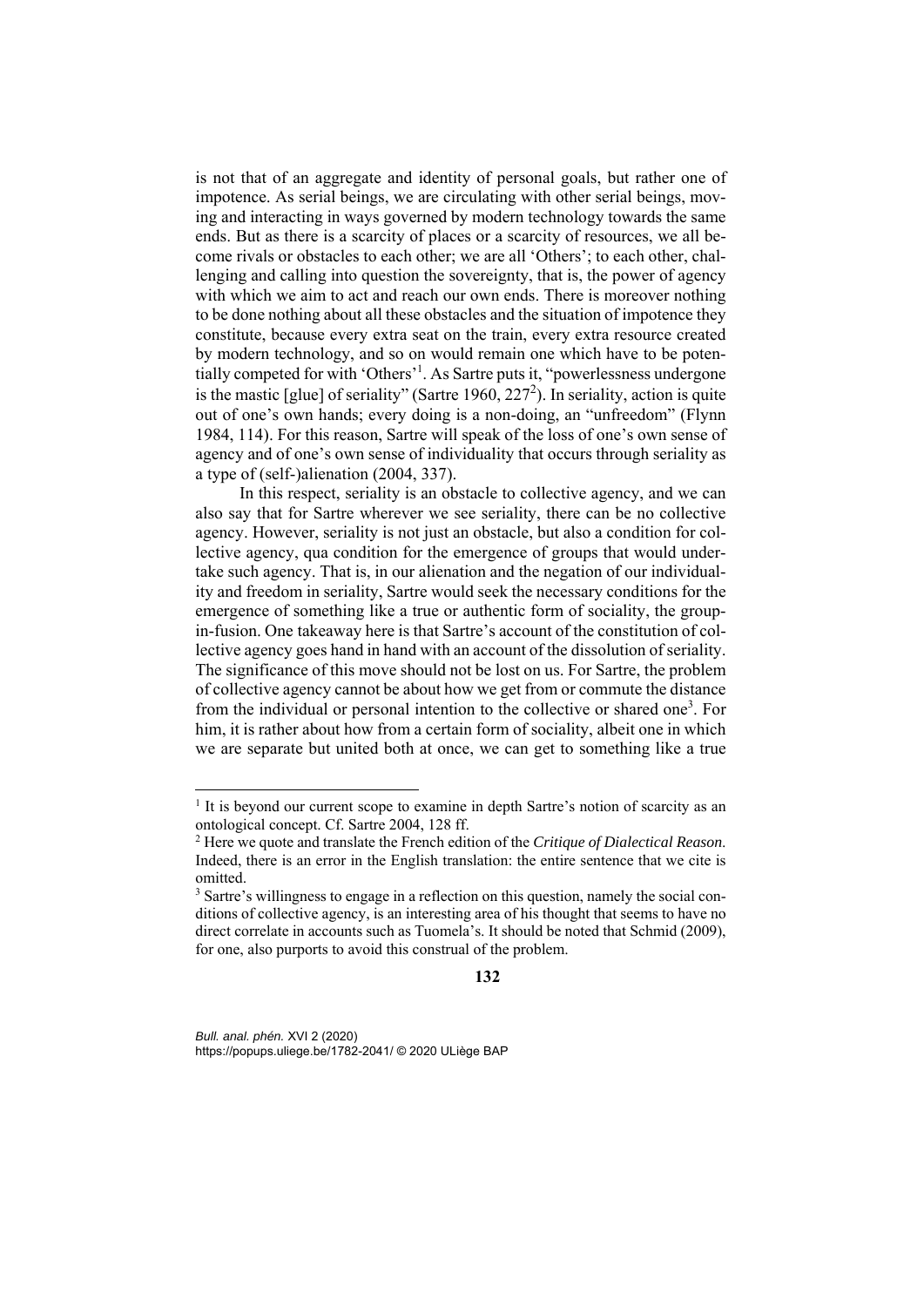sociality, something like a true phenomenon of common action or togetherness. Moreover, this dissolution of seriality, that is to say, such an account of the removal of a kind of impotence, may allow us to see why Sartre holds one of the chief features of collective agency to be the "sudden resurrection of freedom" and an individuation, if not type of self-awareness *via* participation within collective agency, which is impossible in seriality.

In this connection, with an eye towards the 'experiential dimension' of collective agency, it merits mention that an adequate account of collective agency should also accommodate the affective or emotional dimensions of such agency. That is, an adequate account should allow us to understand what can be rewarding or meaningful about collective agency or 'real' common action. This is what we might suggest some people experience as the 'joy of collective agency'. The idea of collective agency as a recapturing of freedom and of a sense of agency in Sartre can in our view be suggestive for accounting for this joy, as well as allowing to understand why it may be felt, but not always. What might such joy come down to? In the first place, this joy of collective agency seems to have little to do with the throes of a violent passion, such as the overwhelming joy experienced in romantic love, for instance, in those unbearable moments of happiness when it seems like one can no longer stand it, where one must shout one's joy. This is not because the joy of collective agency is necessarily weaker than the former, but because this feeling does not come with a need to be shared or proclaimed by us. Rather the opposite; if this feeling is grounded in a real form of collective agency (and insofar as Sartre tries to make a case for distinguishing as much), there may be little need for it to be shared, because it would involve a togetherness already, namely the event of becoming thirds along with others, through which we shed our seriality. On the other hand, this joy of collective agency is not a matter of selfdetachment or self-serenity, as if it is now the group, and not the self, which has to worry about whether to act, how, and why. Put into the language of the earlier Sartre, this feeling of collective agency cannot be seen as equivalent with a renunciation of individual desire. Instead, this joy may be described as an enjoyment of freedom that has come into its own or that has been instantiated in a novel way through collective agency, and which goes together with a need to sustain one's collective agency in and through the group. In this way, Sartre's descriptions of what it is like to participate in such a group, as this "quasi-subject, quasi-object" (Sartre 2004, 372-373) seem to come very close to what in earlier work he had described as the impossible fulfillment of desire as the 'in-itself-for-itself' or elsewhere as the combination of "subjectivity" and "objectivity" that leads to joy (1992, 498).

**133**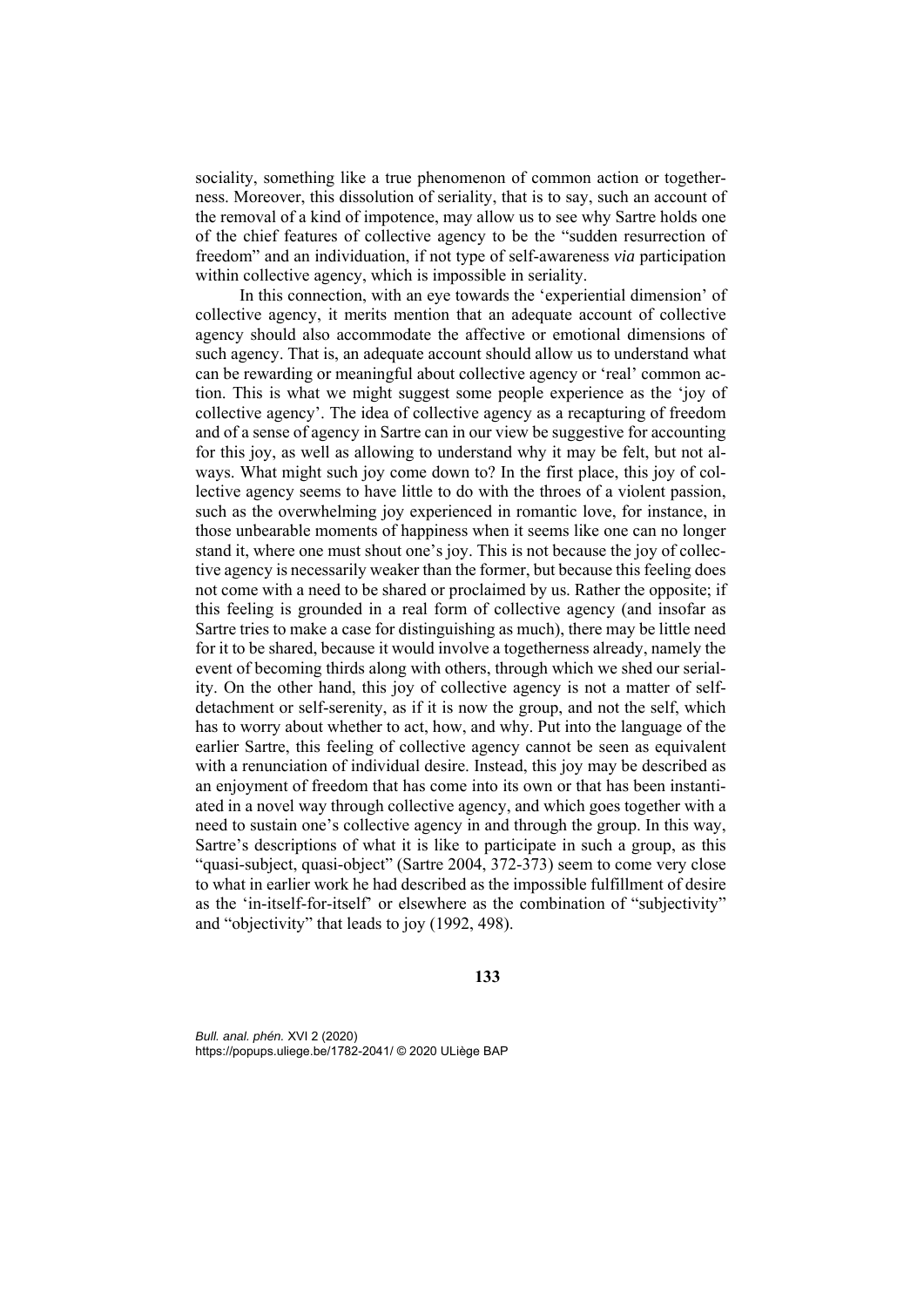In conclusion, it will be worthwhile to consider the extent to which we have responded to the call to which we referred at the beginning of this paper. In one regard, if we have managed to raise a certain question regarding freedom within collective agency, we have certainly not exhausted its possibilities for exploration, not even for the authors we have considered<sup>1</sup>. One item for further examination concerns how to continue to 'translate' the concepts and frameworks advanced by Sartre into the issues at stake in contemporary social ontology, inasmuch as such a process is crucial for any demonstration of the relevance of the former to the latter. Furthermore, it can be worthwhile to reconsider the assumption that Tuomela's views may count as representative of the concerns of social ontology, and thus that they may serve as a touchstone for the questions of collective freedom. Here we might wonder whether other authors would fare differently, insofar as not all contemporary approaches today are homogeneous. This last point then points to a wider conceptual issue to be explored — namely, is our ability to conceptualise this question limited to some greater or lesser extent by the manner in which we pose the 'collectivity' (or sharedness or groupishness) question in the first place? That is, depending on whether we are methodological individualists or not, we may give different sorts of answers to this question. Lastly, it would be interesting to explore whether this question about collective freedom could serve as a motivating factor or "constraint" in Paternotte's sense (2014) for embracing one model or exemplar of collective agency rather than another. In our view, considering the kinds of freedom at stake within collective life, and the sorts that we would want to explain and vouchsafe, could provide a crucial pivot or fulcrum from which to tilt arguments in favour of one set of proposals or another for how to understand how collective agency is constituted and experienced.

Nonetheless, if we have reached some sort of positive result, it would have to be located in how we have looked at whether there could be 'freedom within' collective agency and what it might look like. What we have attempted to understand is how any such freedom creates a kind of tension for social ontologies reliant on mechanisms of commitment and on monitoring how 'others are doing their parts', such as Tuomela's. For him, not all types of collective agency have the same status; some are more collective or more 'groupish'

**134**

*Bull. anal. phén.* XVI 2 (2020) https://popups.uliege.be/1782-2041/ © 2020 ULiège BAP

<sup>&</sup>lt;sup>1</sup> For instance, one further facet of the relation between Tuomela and Sartre concerns the manner in which Sartre describes participants in collective agency as "regulatory thirds" (2004, 379). It would be worthwhile to explore whether such a description shows a common interest of both authors in the conditions of enforcing or effecting the common action.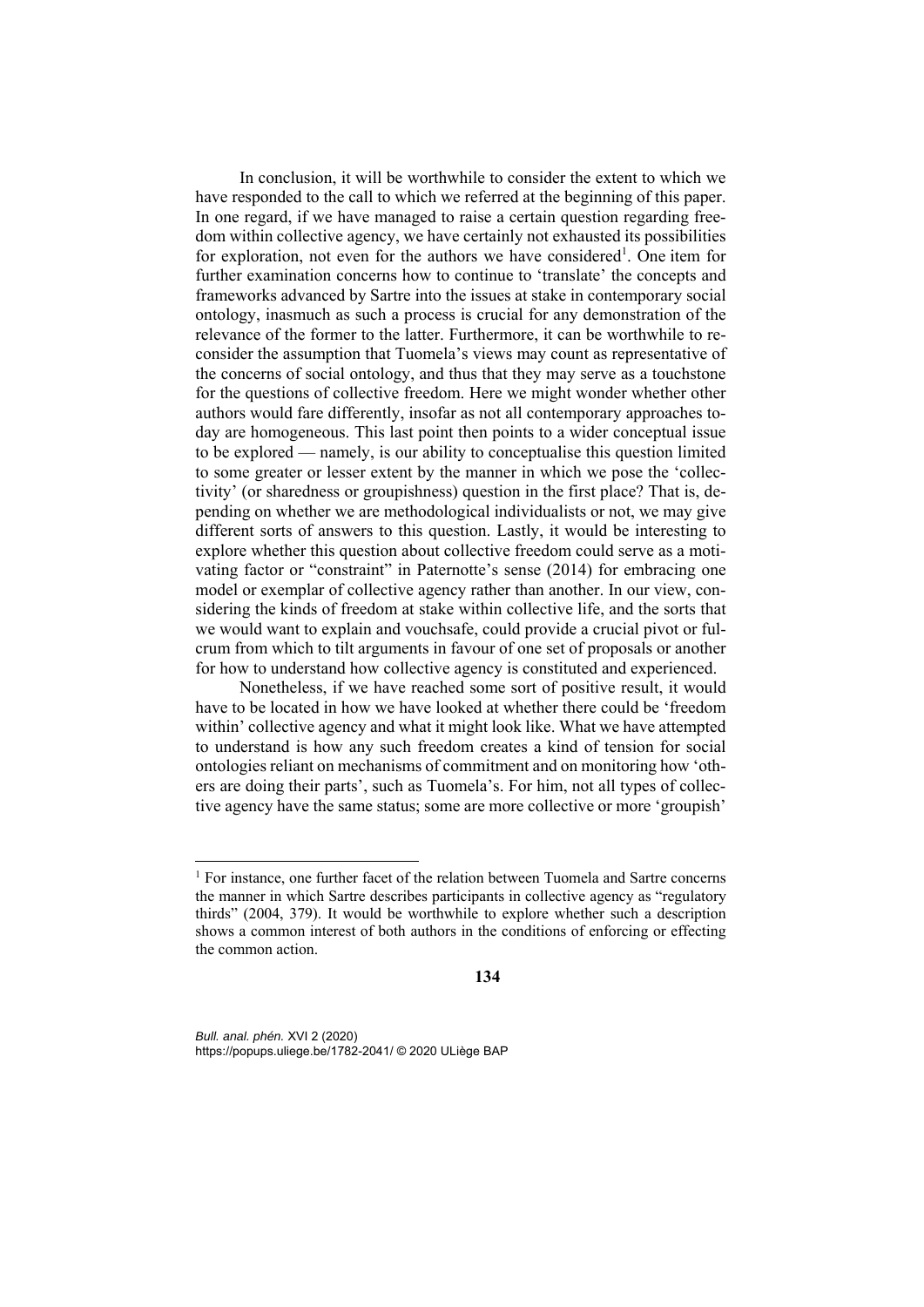than others, and on his account this has everything to do with the special commitments individuals not only make but also enforce in acting together. This position exposes a basic tension in Tuomela's account between freedom and collective agency. Freedom within collective agency seems only able to exist and be tolerated within collective agency when the latter takes on less coordinated and less cohesive forms. On the other hand, the more the goals or the conditions of collective agency call for greater cooperation and cohesiveness, the more such freedoms form a threat to that very collective agency. This finding presents not only a question as to whether freedom within collective agency is compatible with the "strong we" of Tuomela's proper or "ideal" collective agency; it likewise raises a question about the very nature of the 'groupishness' that Tuomela purports to target. Are we a "strong we" when we are most concerned, or when we are least concerned with enforcing each other's commitments as we act together?

This is where our consideration of a Sartrean notion of freedom within collective agency came into play. With Sartre, the question is whether there is a form of freedom which is not only coincident with and dependent upon the institution of collective agency, but that is consonant with it as well (*contra* Tuomela). If for Tuomela we can only act towards a common goal *together* insofar as we give up our freedom, for Sartre we can only act towards a common goal together insofar as we have the freedom to, namely, that we are empowered to do so. This last means: insofar as each participant in the common action does not get in the way of any other participant, such that each finds the scope of their practical intentions enlarged by a wider frame of reference for possible ends and goals. Such freedom, we argued, is what Sartre appears to describe as the "common freedom" enjoyed by participants in the group-infusion, where participants experience a freedom unavailable to them outside the common action (*i.e.* in seriality); that of feeling any one of their own actions could be substituted by actions by any of the other participants. This is, in other words, a freedom from each participants' own sense of impotence in the serial world and a freedom to accomplish more *via* common action, which at the same time does not cancel or invalidate their participation in the groupin-fusion. A further problem, however, is the transience or instability of 'common action' — and any such freedom going along with it — on Sartre's account. As he readily concedes, any such experience of freedom is quickly threatened by the very conditions of collective agency which give rise to it in the first place<sup>1</sup>. This is where Tuomela may offer an important rejoinder to

*Bull. anal. phén.* XVI 2 (2020) https://popups.uliege.be/1782-2041/ © 2020 ULiège BAP

<sup>&</sup>lt;sup>1</sup> Sartre 2004, 420. For an insightful discussion of this issue, cf. De Warren 2016.

**<sup>135</sup>**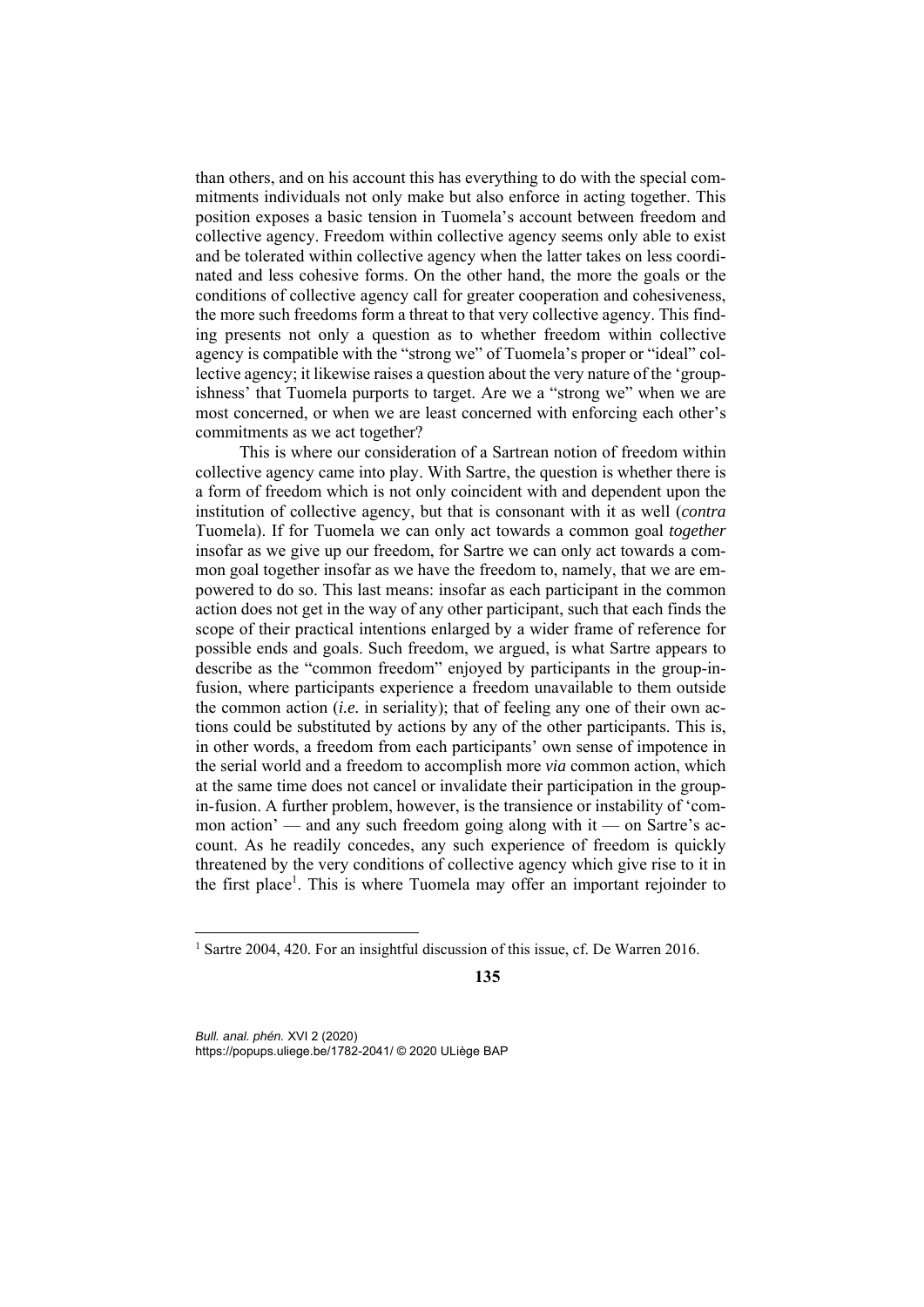Sartre; if such common freedom is indeed so unstable, is it any kind of noteworthy freedom whatsoever for collective agents?

### **References**

- Arnstein, S. 1969. "A Ladder of Citizen Participation". *Journal of the American Institute of Planners*, 35(4) (1969), 216–-224.
- Butterfill. S. 2015. "Planning for Collective Agency" *in* Misselhorn, C. [ed]. *Collective Agency and Cooperation in Natural and Artificial Systems: Explanation, Implementation, and Simulation*. Cham: Springer, 149–168.
- Caws, P. 2005. "The Distributive Structure of the Social Group". *Journal of Social Philosophy*, 36(2) (2005), 218–232.
- Cohen, G. A. 1991. "Capitalism, Freedom and the Proletariat" *in* Miller, D. [ed]. *Liberty*. Oxford: Oxford University Press.
- De Warren, N. 2016. "Brothers in Arms: Fraternity-Terror in Sartre's Social Ontology" *in* Moran, D. & Szanto, T. [eds]. *Phenomenology of Sociality: Discovering the "We"*. New York: Routledge, 313–326.
- Flynn, T. 1984. *Sartre and Marxist Existentialism: The Test Case of Collective Responsibility*. Chicago: University of Chicago Press.
- Gilbert, M. 2009. "Shared Intention and Personal Intentions". *Philosophical Studies*, 144, 167–187.
- Goffman, E. 1956. *The Presentation of Self in Everyday Life*. Edinburgh: University of Edinburgh.
- Goffman, E. 1971. *Relations in Public: Microstudies of the Public Order*. New York: Basic Books.
- Gomez-Lavin, J. & Rachar, M. "Normativity in Joint Action". *Mind and Language*, 34 (2019), 97–120.
- Hindriks, F. 2008. "The Freedom of Collective Agents". *Journal of Political Philosophy*, 16(2), 165–183.
- Kramer, M. H. 2003. *The Quality of Freedom*. Oxford: Oxford University Press.
- León, F & Zahavi, D. 2016. "Phenomenology of Experiential Sharing: The Contribution of Schutz & Walther" *in* Salice, A. & Schmid, H.-B. [eds]. *Social Reality: The Phenomenological Approach*. Cham: Springer, 219-234.
- Paternotte, C. 2014. "Constraints on Joint Action" *in* Gallotti, M. & Michael, J. [eds]. *Perspectives on Social Ontology and Social Cognition*. Dordrecht: Springer, 103– 124.
- Pettit, P. 2001. *A Theory of Freedom*. Cambridge: Polity Press.
- Ritchie, K. 2015. "The Metaphysics of Social Groups". *Philosophy Compass*, 10/5, 310–321.

Sartre, J-P. 1960. *Critique de la Raison dialectique*. Paris: Gallimard.

Sartre, J-.P. 1968. *The Communists and Peace*. Fletcher, M. trans. New York: George Braziller.

## **136**